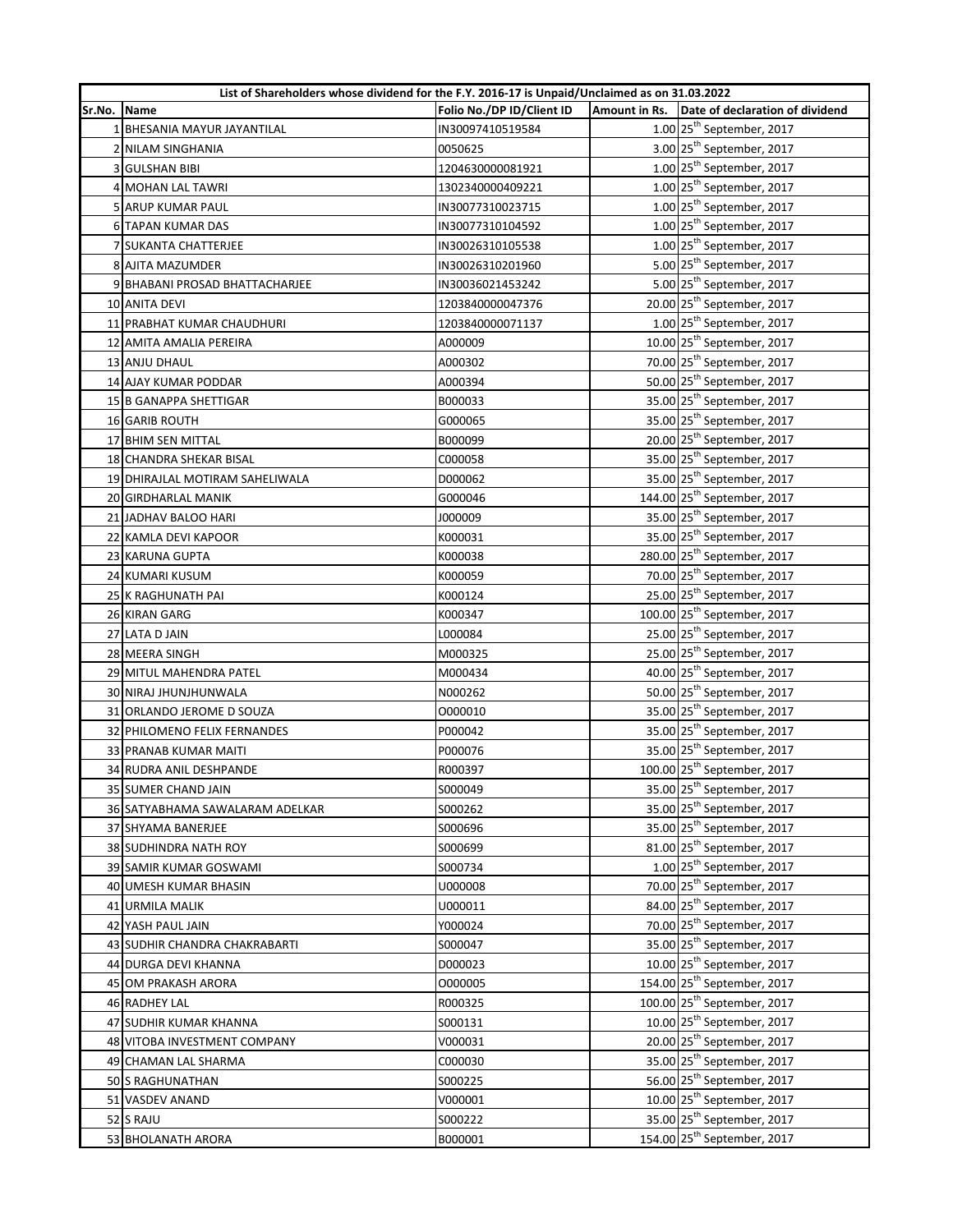|             | List of Shareholders whose dividend for the F.Y. 2016-17 is Unpaid/Unclaimed as on 31.03.2022 |                           |  |                                               |
|-------------|-----------------------------------------------------------------------------------------------|---------------------------|--|-----------------------------------------------|
| Sr.No. Name |                                                                                               | Folio No./DP ID/Client ID |  | Amount in Rs. Date of declaration of dividend |
|             | 54 HARISH MAHAJAN                                                                             | H000109                   |  | 50.00 25 <sup>th</sup> September, 2017        |
|             | 55 MOHIT GULATI                                                                               | M000274                   |  | 50.00 25 <sup>th</sup> September, 2017        |
|             | 56 SURINDER PARKASH MANJAL                                                                    | S000214                   |  | 35.00 25 <sup>th</sup> September, 2017        |
|             | 57 VED PRAKASH MUNJAL                                                                         | V000069                   |  | 35.00 25 <sup>th</sup> September, 2017        |
|             | 58 JAGAT SINGH RAWAT                                                                          | J000094                   |  | 10.00 25 <sup>th</sup> September, 2017        |
|             | 59 KUNWAR SINGH RAWAT                                                                         | K000155                   |  | 10.00 25 <sup>th</sup> September, 2017        |
|             | 60 RAM DIN YADAB                                                                              | R000032                   |  | 35.00 25 <sup>th</sup> September, 2017        |
|             | 61 SIMON ALEX VAZ                                                                             | S000022                   |  | 10.00 25 <sup>th</sup> September, 2017        |
|             | 62 MIRA DALDANI                                                                               | M000336                   |  | 25.00 25 <sup>th</sup> September, 2017        |
|             | 63 PRADEEP DADLANI                                                                            | P000253                   |  | 25.00 25 <sup>th</sup> September, 2017        |
|             | 64 KULDIP HARBINDER                                                                           | K000049                   |  | 35.00 25 <sup>th</sup> September, 2017        |
|             | 65 GIAN CHAND MADAN                                                                           | G000014                   |  | 70.00 25 <sup>th</sup> September, 2017        |
|             | 66 KULDEEP SINGH MUKHARYA                                                                     | K000150                   |  | 35.00 25 <sup>th</sup> September, 2017        |
|             | 67 SAILENDRA NATH MITRA                                                                       | S000194                   |  | 20.00 25 <sup>th</sup> September, 2017        |
|             | 68 O P GUPTA                                                                                  | 0000006                   |  | 14.00 25 <sup>th</sup> September, 2017        |
|             | 69 PADMA P KESWANI                                                                            | P000112                   |  | 60.00 25 <sup>th</sup> September, 2017        |
|             | 70 UMESH CHANDRA MISHRA                                                                       | U000003                   |  | 119.00 25 <sup>th</sup> September, 2017       |
|             | 71 MANOHAR LALL KAPOOR                                                                        | M000099                   |  | 10.00 25 <sup>th</sup> September, 2017        |
|             | 72 SATISH CHANDER ANAND                                                                       | S000046                   |  | 35.00 25 <sup>th</sup> September, 2017        |
|             | 73 SWARN BHASIN                                                                               | S000027                   |  | 70.00 25 <sup>th</sup> September, 2017        |
|             | <b>74 SURENDER NATH KAPUR</b>                                                                 | S000191                   |  | 10.00 25 <sup>th</sup> September, 2017        |
|             | 75 ANIL MISRA                                                                                 | A001048                   |  | 10.00 25 <sup>th</sup> September, 2017        |
|             | 76 KRISHAN KUMAR SHARMA                                                                       | K000069                   |  | 35.00 25 <sup>th</sup> September, 2017        |
|             | 77 HARI RAM KHANNA                                                                            | H000177                   |  | 35.00 25 <sup>th</sup> September, 2017        |
|             | 78 MADHAV SADASHIV TIKEKAR                                                                    | M000203                   |  | 35.00 25 <sup>th</sup> September, 2017        |
|             | 79 GLADYS SARANG                                                                              | G000116                   |  | 35.00 25 <sup>th</sup> September, 2017        |
|             | 80 CHETAN ANAND                                                                               | C000002                   |  | 35.00 25 <sup>th</sup> September, 2017        |
|             | 81 ADARSH SINGH MAHAL                                                                         | A000145                   |  | 140.00 25 <sup>th</sup> September, 2017       |
|             | 82 MOVINDER SINGH                                                                             | M000169                   |  | 40.00 25 <sup>th</sup> September, 2017        |
|             | 83 MOVINDER SINGH                                                                             | M000170                   |  | 35.00 25 <sup>th</sup> September, 2017        |
|             | 84 MANOHAR LAL BHATIA                                                                         | M000285                   |  | 50.00 25 <sup>th</sup> September, 2017        |
|             | 85 VINOD KRISHNAN LAL                                                                         | V000045                   |  | 35.00 25 <sup>th</sup> September, 2017        |
|             | 86 PRITAMDAS G RAMNANI                                                                        | P000050                   |  | 175.00 25 <sup>th</sup> September, 2017       |
|             | 87 JAGDISH MITTRA WADHWA                                                                      | J000070                   |  | 35.00 25 <sup>th</sup> September, 2017        |
|             | 88 VINEETA MADAN                                                                              | V000170                   |  | 100.00 25 <sup>th</sup> September, 2017       |
|             | 89 V R RAJALAKSHMI                                                                            | V000080                   |  | 35.00 25 <sup>th</sup> September, 2017        |
|             | 90 ANAND SHANKER DILWALI                                                                      | A000141                   |  | 35.00 25 <sup>th</sup> September, 2017        |
|             | 91 RAJ KUMARI                                                                                 | IN30177411356865          |  | 20.00 25 <sup>th</sup> September, 2017        |
|             | 92 MOHANLAL CHOPRA                                                                            | M000095                   |  | 35.00 25 <sup>th</sup> September, 2017        |
|             | 93 MONICA SACHDEVA                                                                            | IN30047610207499          |  | 100.00 25 <sup>th</sup> September, 2017       |
|             | 94 GURJIT SINGH MAINGI                                                                        | G000092                   |  | 100.00 25 <sup>th</sup> September, 2017       |
|             | 95 GUNWANT BANERJI                                                                            | G000004                   |  | 20.00 25 <sup>th</sup> September, 2017        |
|             | 96 S NANDLAL SINGH BHALLA                                                                     | N000083                   |  | 70.00 25 <sup>th</sup> September, 2017        |
|             | 97 PRAVIN NARAIN AGARWAL                                                                      | P000269                   |  | 50.00 25 <sup>th</sup> September, 2017        |
|             | 98 KIRAN NIGAM                                                                                | K000305                   |  | 300.00 25 <sup>th</sup> September, 2017       |
|             | 99 VIVEK SARAN                                                                                | V000178                   |  | 50.00 25 <sup>th</sup> September, 2017        |
|             | 100 RAMESH CHANDRA ARORA                                                                      | IN30133019414378          |  | 10.00 25 <sup>th</sup> September, 2017        |
|             | 101 ANIL MISRA                                                                                | A000084                   |  | 25.00 25 <sup>th</sup> September, 2017        |
|             | 102 NANDA PRAMOD                                                                              | N000067                   |  | 56.00 25 <sup>th</sup> September, 2017        |
|             | 103 S ASGHARI BEGUM PEERBHOY                                                                  | S000012                   |  | 50.00 25 <sup>th</sup> September, 2017        |
|             | 104 KISHORI LAL VISHWAKARMA                                                                   | IN30055610217302          |  | 96.00 25 <sup>th</sup> September, 2017        |
|             | 105 SURESH KUMAR KAD                                                                          | S000130                   |  | 35.00 25 <sup>th</sup> September, 2017        |
|             | 106 DHARAM PAL CHADHA                                                                         | D000079                   |  | 35.00 25 <sup>th</sup> September, 2017        |
|             |                                                                                               |                           |  |                                               |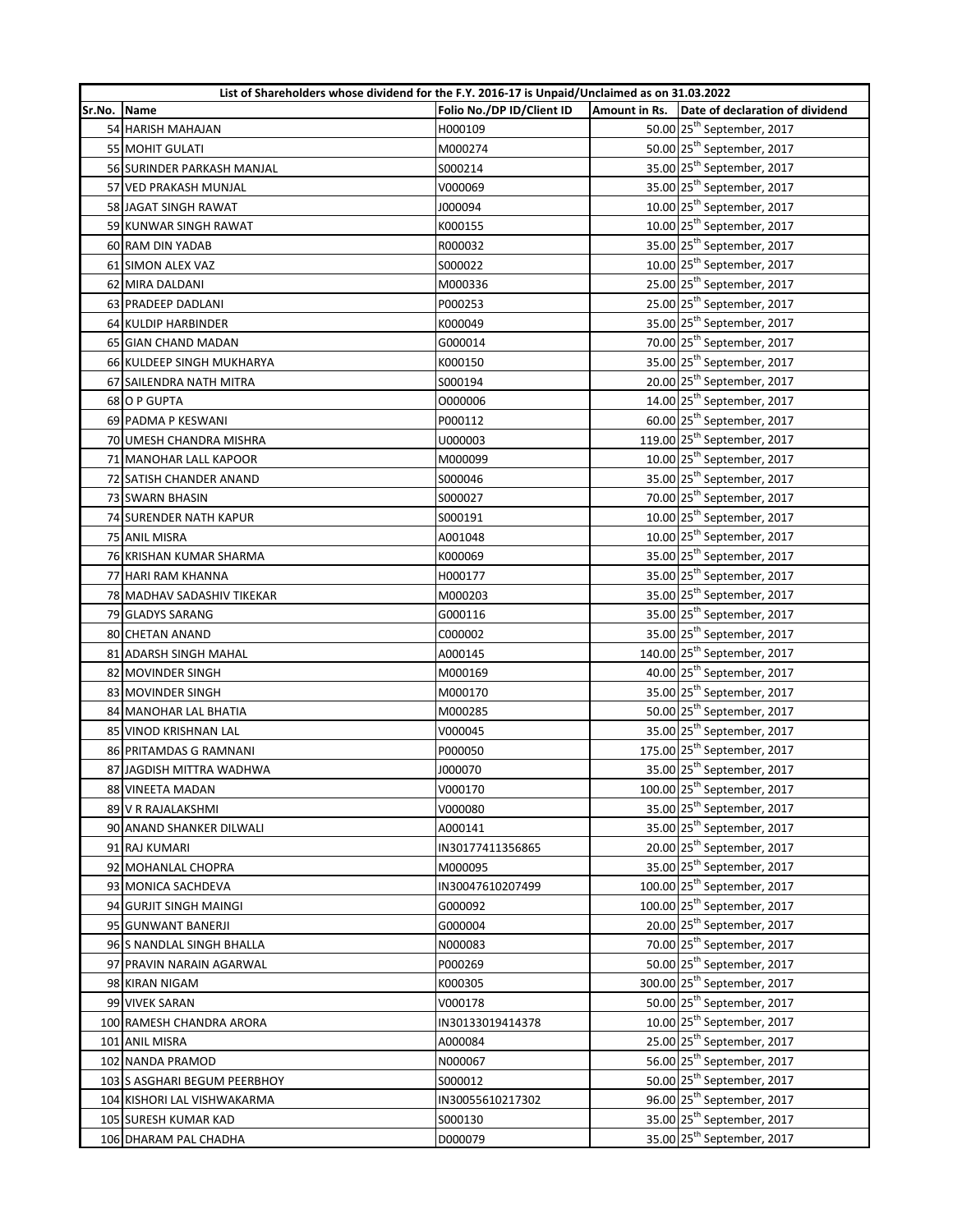|        | List of Shareholders whose dividend for the F.Y. 2016-17 is Unpaid/Unclaimed as on 31.03.2022 |                           |               |                                         |  |
|--------|-----------------------------------------------------------------------------------------------|---------------------------|---------------|-----------------------------------------|--|
| Sr.No. | Name                                                                                          | Folio No./DP ID/Client ID | Amount in Rs. | Date of declaration of dividend         |  |
|        | 107 KUSUM AGRAWAL                                                                             | K000002                   |               | 70.00 25 <sup>th</sup> September, 2017  |  |
|        | 108 RAMESH CHANDRA                                                                            | R000019                   |               | 70.00 25 <sup>th</sup> September, 2017  |  |
|        | 109 ASHIS BANDHU GUHA                                                                         | A000423                   |               | $1.00$ 25 <sup>th</sup> September, 2017 |  |
|        | 110 NEENA MITTAL                                                                              | 0050017                   |               | $1.00$ 25 <sup>th</sup> September, 2017 |  |
|        | 111 AMEER CHAND GUPTA                                                                         | IN30100610027890          |               | 200.00 25 <sup>th</sup> September, 2017 |  |
|        | 112 BAL KRISHNA VERMA                                                                         | B000051                   |               | 70.00 25 <sup>th</sup> September, 2017  |  |
|        | 113 NEENA AGARWAL                                                                             | N000202                   |               | 35.00 25 <sup>th</sup> September, 2017  |  |
|        | 114 GANESHLAL BABEL                                                                           | IN30127610535868          |               | 10.00 25 <sup>th</sup> September, 2017  |  |
|        | 115 KAILASH CHANDRA ARORA                                                                     | K000018                   |               | 70.00 25 <sup>th</sup> September, 2017  |  |
|        | 116 LILARAM VASWANI                                                                           | L000039                   |               | 35.00 25 <sup>th</sup> September, 2017  |  |
|        | 117 DHANRAJ CHOPRA                                                                            | D000200                   |               | 50.00 25 <sup>th</sup> September, 2017  |  |
|        | 118 INDRAVADAN MANEKLAL MEHTA                                                                 | 1000013                   |               | 35.00 25 <sup>th</sup> September, 2017  |  |
|        | 119 DHIRAJLAL DEVRAJBHAI GHONIA                                                               | IN30047642273637          |               | 75.00 25 <sup>th</sup> September, 2017  |  |
|        | 120 SHOBHANA B DATTANI                                                                        | S000563                   |               | 100.00 25 <sup>th</sup> September, 2017 |  |
|        | 121 HARSHADRAI RAMJI MEHTA                                                                    | H000088                   |               | 35.00 25 <sup>th</sup> September, 2017  |  |
|        | 122 JAYESH AMRUTLAL MEHTA                                                                     | IN30097410767984          |               | 10.00 25 <sup>th</sup> September, 2017  |  |
|        | 123 JAYESH AMRATLAL MEHTA                                                                     | IN30097410065700          |               | 10.00 25 <sup>th</sup> September, 2017  |  |
|        | 124 GOKANI KALPESH PREMJIBHAI                                                                 | IN30097411480928          |               | 45.00 25 <sup>th</sup> September, 2017  |  |
|        | 125 DIPAKKUMAR KANTILAL MODI                                                                  | D000260                   |               | 25.00 25 <sup>th</sup> September, 2017  |  |
|        | 126 JYOTSNA CHANDRASHAKHAR JOSHI                                                              | J000014                   |               | 10.00 25 <sup>th</sup> September, 2017  |  |
|        | 127 KANTILAL BAPALAL MODI                                                                     | K000013                   |               | 22.00 25 <sup>th</sup> September, 2017  |  |
|        | 128 KANTILAL M SHAH                                                                           | K000233                   |               | $2.00$ $25th$ September, 2017           |  |
|        | 129 YUSUFALI KHAN MIRZA                                                                       | Y000002                   |               | 56.00 25 <sup>th</sup> September, 2017  |  |
|        | 130 JAYANTILAL HIMCHAND SHAH                                                                  | J000042                   |               | 25.00 25 <sup>th</sup> September, 2017  |  |
|        | 131 YUSUFALIKHAN NAWABALIKHAN MIRZA                                                           | Y000004                   |               | 35.00 25 <sup>th</sup> September, 2017  |  |
|        | 132 CHANDRA JAYANTILAL SHAH                                                                   | C000022                   |               | 25.00 25 <sup>th</sup> September, 2017  |  |
|        | 133 PUSHPA A MUDHOLKAR                                                                        | P000007                   |               | 35.00 25 <sup>th</sup> September, 2017  |  |
|        | 134 DIPAK RATILAL SHAH                                                                        | D000121                   |               | 25.00 25 <sup>th</sup> September, 2017  |  |
|        | 135 SUSHILABEN SHAH                                                                           | S000252                   |               | 25.00 25 <sup>th</sup> September, 2017  |  |
|        | 136 MANGALDAS V TRIVEDI                                                                       | M000328                   |               | 50.00 25 <sup>th</sup> September, 2017  |  |
|        | 137 SUMANLAL MAGANLAL SHAH                                                                    | S000179                   |               | 70.00 25 <sup>th</sup> September, 2017  |  |
|        | 138 JANAKBHAI NARSIBHAI CHOVATIYA                                                             | 1203320001820419          |               | 95.00 25 <sup>th</sup> September, 2017  |  |
|        | 139 GOBINDA ROY                                                                               | 1203840000358507          |               | $1.00$ 25 <sup>th</sup> September, 2017 |  |
|        | 140 KAUSTUBH JYOTI PAL                                                                        | 1203840000088913          |               | 2.00 25 <sup>th</sup> September, 2017   |  |
|        | 141 LAXMI NARAYAN AGARWAL                                                                     | 1202300000020750          |               | 3.00 25 <sup>th</sup> September, 2017   |  |
|        | 142 KULDIP RAJ MAHAJAN                                                                        | 1202890000395987          |               | 10.00 25 <sup>th</sup> September, 2017  |  |
|        | 143 RUPA RAY                                                                                  | 1201910300149129          |               | $1.00$ 25 <sup>th</sup> September, 2017 |  |
|        | 144 TUHIN SUBHRA DEY                                                                          | 1203000000022922          |               | $2.00$ $25th$ September, 2017           |  |
|        | 145 BALIRAM SHIVRAM MAHAJAN                                                                   | 1201750000510941          |               | 35.00 25 <sup>th</sup> September, 2017  |  |
|        | 146 ASISH KUMAR MUKHERJEE                                                                     | 1202420000067528          |               | $1.00$ 25 <sup>th</sup> September, 2017 |  |
|        | 147 SANDHYA DAS                                                                               | 1202770000006083          |               | $1.00$ 25 <sup>th</sup> September, 2017 |  |
|        | 148 ANILBHAI HASMUKHBHAI PATEL                                                                | 1201090000348533          |               | 150.00 25 <sup>th</sup> September, 2017 |  |
|        | 149 NARENDER SAYAL                                                                            | 1201090000500581          |               | 3.00 25 <sup>th</sup> September, 2017   |  |
|        | 150 Jyoti Kana Santra                                                                         | IN30297810145125          |               | 2.00 25 <sup>th</sup> September, 2017   |  |
|        | 151 PRATAPBHAI MOTIBHAI DESAI                                                                 | IN30267933206573          |               | 10.00 25 <sup>th</sup> September, 2017  |  |
|        | 152 SIVASANKARAN                                                                              | IN30220110546753          |               | $1.00$ 25 <sup>th</sup> September, 2017 |  |
|        | 153 REKHA UKEY                                                                                | IN30226910976558          |               | 25.00 25 <sup>th</sup> September, 2017  |  |
|        | 154 PUNIT RAJGARHIA                                                                           | IN30249610024962          |               | $1.00$ 25 <sup>th</sup> September, 2017 |  |
|        | 155 PREETESH GAUTAM                                                                           | IN30216410171677          |               | $1.00$ 25 <sup>th</sup> September, 2017 |  |
|        | 156 ANKIT HANDA                                                                               | IN30177412008394          |               | 40.00 25 <sup>th</sup> September, 2017  |  |
|        | 157 VISHAL AMRATLAL SHAH                                                                      | IN30132110263585          |               | 100.00 25 <sup>th</sup> September, 2017 |  |
|        | 158 TARAK CHANDRA SARKAR                                                                      | IN30131320712885          |               | $1.00$ 25 <sup>th</sup> September, 2017 |  |
|        | 159 MD. ASLAM                                                                                 | IN30096610036313          |               | $1.00$ 25 <sup>th</sup> September, 2017 |  |
|        |                                                                                               |                           |               |                                         |  |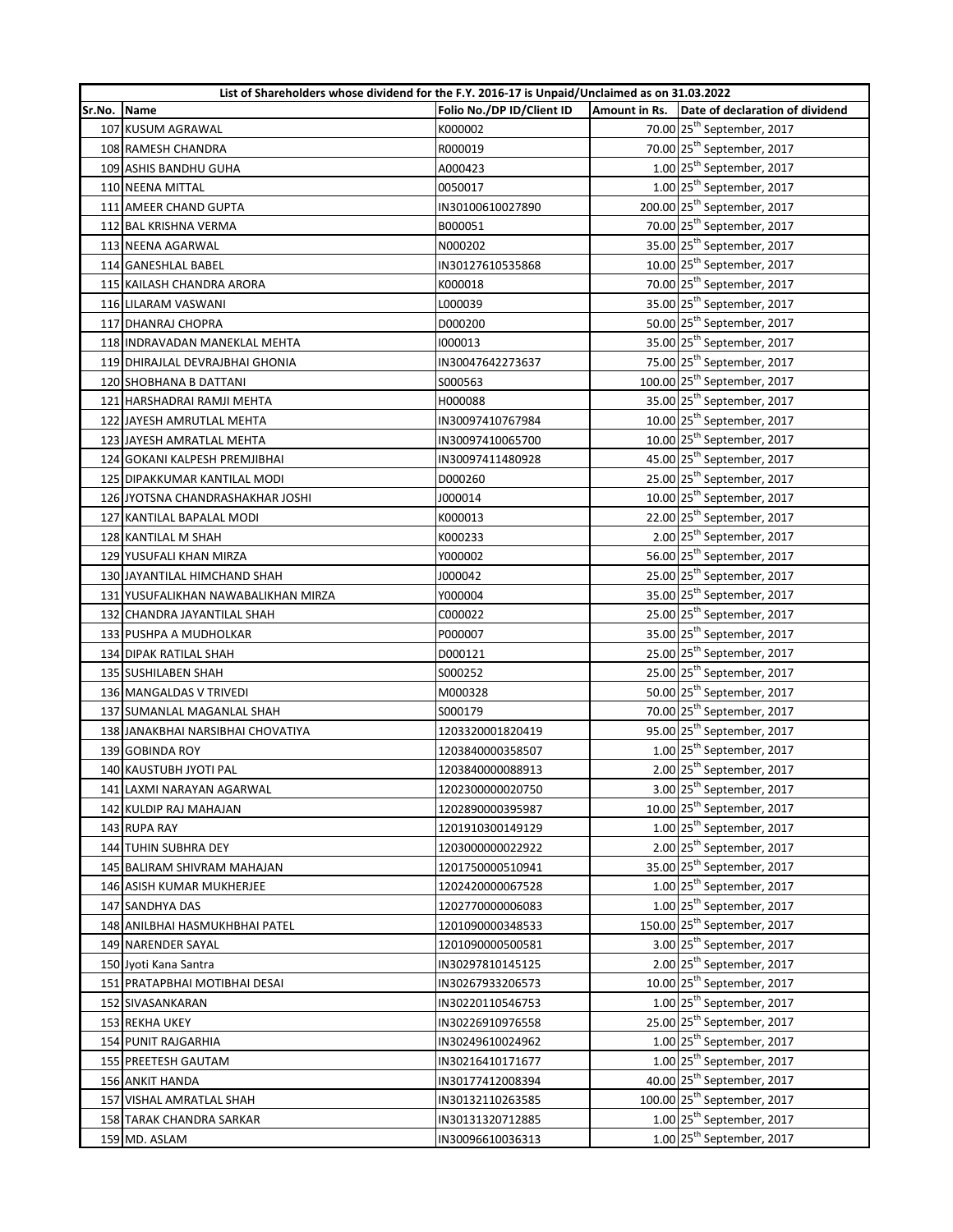|        | List of Shareholders whose dividend for the F.Y. 2016-17 is Unpaid/Unclaimed as on 31.03.2022 |                           |  |                                               |
|--------|-----------------------------------------------------------------------------------------------|---------------------------|--|-----------------------------------------------|
| Sr.No. | Name                                                                                          | Folio No./DP ID/Client ID |  | Amount in Rs. Date of declaration of dividend |
|        | 160 MANISH RATHI                                                                              | IN30073210121865          |  | 90.00 25 <sup>th</sup> September, 2017        |
|        | 161 MADHUKAR KHETAN                                                                           | IN30077310066923          |  | $1.00$ 25 <sup>th</sup> September, 2017       |
|        | 162 SAILENDRA NATH DAS                                                                        | IN30026310072250          |  | $1.00$ 25 <sup>th</sup> September, 2017       |
|        | 163 LIPIKA LAHA                                                                               | IN30026310096726          |  | $1.00$ 25 <sup>th</sup> September, 2017       |
|        | <b>164 SUBRATA DAS</b>                                                                        | IN30026310101534          |  | $1.00$ 25 <sup>th</sup> September, 2017       |
|        | 165 MANORANJAN SAHA                                                                           | IN30032710432766          |  | $1.00$ 25 <sup>th</sup> September, 2017       |
|        | 166 KASHI NATH MANNA                                                                          | IN30021412538878          |  | $1.00$ 25 <sup>th</sup> September, 2017       |
|        | 167 NILIMA SAHA                                                                               | IN30032710290534          |  | $1.00$ 25 <sup>th</sup> September, 2017       |
|        | 168 ASHOK KUMAR JINDAL                                                                        | 1304140000109021          |  | $1.00$ 25 <sup>th</sup> September, 2017       |
|        | 169 RIDDHI MISTRI                                                                             | R000276                   |  | $1.00$ 25 <sup>th</sup> September, 2017       |
|        | 170 HITESH JAYANTILAL SHAH                                                                    | IN30034320012198          |  | 100.00 25 <sup>th</sup> September, 2017       |
|        | 171 NAI LAXMANBHAI MANILAL                                                                    | IN30148510322293          |  | 19.00 25 <sup>th</sup> September, 2017        |
|        | 172 GOVINDBHAI PURUSHOTTAM PATEL                                                              | G000060                   |  | 70.00 25 <sup>th</sup> September, 2017        |
|        | 173 SHANTILAL BRAHMBHATT                                                                      | S000026                   |  | 35.00 25 <sup>th</sup> September, 2017        |
|        | 174 YAKUB MOBIN BHAM                                                                          | Y000031                   |  | 100.00 25 <sup>th</sup> September, 2017       |
|        | 175 BHAVNA BALUBHAI                                                                           | B000009                   |  | 20.00 25 <sup>th</sup> September, 2017        |
|        | 176 CHETNA HARSHAD MEHTA                                                                      | C000016                   |  | 20.00 25 <sup>th</sup> September, 2017        |
|        | 177 VANRAJBHAI N MALVI                                                                        | V001008                   |  | 90.00 25 <sup>th</sup> September, 2017        |
|        | 178 AMY RUSI GANDHI                                                                           | A000319                   |  | 35.00 25 <sup>th</sup> September, 2017        |
|        | 179 AMITA DHIRUBHAI DESAI                                                                     | A000035                   |  | 20.00 25 <sup>th</sup> September, 2017        |
|        | 180 HASUBEN NATVERLAL MISTRY                                                                  | H000075                   |  | 70.00 25 <sup>th</sup> September, 2017        |
|        | 181 BHIKHUBHAI NATHUBHAI DESAI                                                                | B000059                   |  | 104.00 25 <sup>th</sup> September, 2017       |
|        | 182 MINOCHEHER ARDESHIR TAMBOLI                                                               | M000011                   |  | 35.00 25 <sup>th</sup> September, 2017        |
|        | 183 NARENDRAKUMAR DOLATRAI DESAI                                                              | N000020                   |  | 140.00 25 <sup>th</sup> September, 2017       |
|        | 184 VIRMATI KRISHANLAL DESAI                                                                  | V000043                   |  | 25.00 25 <sup>th</sup> September, 2017        |
|        | 185 MELKOTE SRINIVASAMURTHY SHAMANNA                                                          | M000201                   |  | 35.00 25 <sup>th</sup> September, 2017        |
|        | 186 AJAY M DESAI                                                                              | A000180                   |  | 12.00 25 <sup>th</sup> September, 2017        |
|        | 187 HOMI RUSTOMJI LAKDAWALA                                                                   | H000061                   |  | 70.00 25 <sup>th</sup> September, 2017        |
|        | 188 RAMDAS SHESHAPPA SHRIYAN                                                                  | R000136                   |  | 35.00 25 <sup>th</sup> September, 2017        |
|        | 189 SMITA A SHAH                                                                              | 0050003                   |  | 50.00 25 <sup>th</sup> September, 2017        |
|        | 190 DURPA SRIPATHI JADHAV                                                                     | D000258                   |  | 70.00 25 <sup>th</sup> September, 2017        |
|        | 191 EUSEBIO COELHO                                                                            | E000001                   |  | 70.00 25 <sup>th</sup> September, 2017        |
|        | 192 JOSE BARTHOLOMEO DSOUZA                                                                   | J000008                   |  | 35.00 25 <sup>th</sup> September, 2017        |
|        | 193 LAWRENCE SANTANA DIAS                                                                     | L000035                   |  | 35.00 25 <sup>th</sup> September, 2017        |
|        | 194 PANDURANG TUKARAM KADAM                                                                   | P000136                   |  | 35.00 25 <sup>th</sup> September, 2017        |
|        | 195 SHARDALAXMI HIMATLAL SHAH                                                                 | S000102                   |  | 280.00 25 <sup>th</sup> September, 2017       |
|        | 196 SHARANAPPA SHIVALINAGAPPA ARALIMAR                                                        | S000263                   |  | 35.00 25 <sup>th</sup> September, 2017        |
|        | 197 SHRIKANT ANAND GUPTE                                                                      | S000484                   |  | 175.00 25 <sup>th</sup> September, 2017       |
|        | 198 M E MOTIWALA                                                                              | M000045                   |  | 35.00 25 <sup>th</sup> September, 2017        |
|        | 199 NIRAJ JHUNJHUNWALA                                                                        | N000242                   |  | 100.00 25 <sup>th</sup> September, 2017       |
|        | 200 SARA MOHAMEDBHOY SHAIKHALI                                                                | S000576                   |  | 7.00 25 <sup>th</sup> September, 2017         |
|        | 201 ANIL S. BHARNE                                                                            | IN30015910258788          |  | 70.00 25 <sup>th</sup> September, 2017        |
|        | 202 LAXMAN VISHNU DESHPANDE                                                                   | L000040                   |  | 35.00 25 <sup>th</sup> September, 2017        |
|        | 203 MOTIRAM GANPATRAO VYAVAHARKAR                                                             | M000061                   |  | 35.00 25 <sup>th</sup> September, 2017        |
|        | 204 RAMCHANDRA NARAYAN JOG                                                                    | R000083                   |  | 10.00 25 <sup>th</sup> September, 2017        |
|        | 205 ROSHAN ARDESHIR BHARUCHA                                                                  | R000308                   |  | 70.00 25 <sup>th</sup> September, 2017        |
|        | 206 SIDNEY PINTO                                                                              | 0010015                   |  | 200.00 25 <sup>th</sup> September, 2017       |
|        | 207 HOSANG ERUVHSHAH ENGINEER                                                                 | H000015                   |  | 35.00 25 <sup>th</sup> September, 2017        |
|        | 208 MUNDACKAL NARAYANAN RAJAN                                                                 | M000131                   |  | 5.00 25 <sup>th</sup> September, 2017         |
|        | 209 PIROJA ERUCHSHAH ENGINEER                                                                 | P000041                   |  | 12.00 25 <sup>th</sup> September, 2017        |
|        | 210 AKHIL KISHORLAL MARFATIA                                                                  | A000063                   |  | 70.00 25 <sup>th</sup> September, 2017        |
|        | 211 ANJALI NANGIA                                                                             | A000169                   |  | 70.00 25 <sup>th</sup> September, 2017        |
|        | 212 KANCHANBEN PARIKH                                                                         | K000099                   |  | 70.00 25 <sup>th</sup> September, 2017        |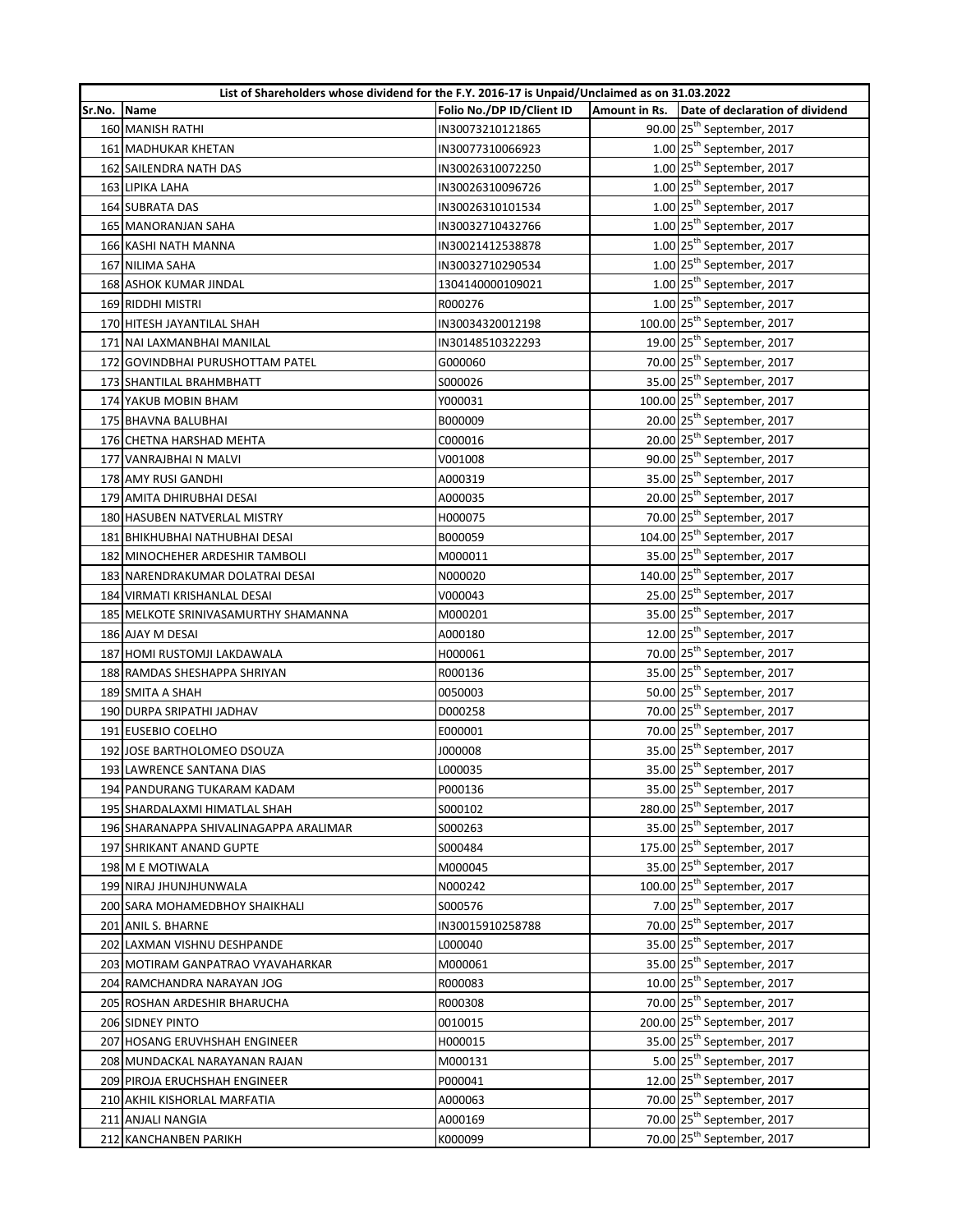|        | List of Shareholders whose dividend for the F.Y. 2016-17 is Unpaid/Unclaimed as on 31.03.2022 |                           |  |                                               |  |
|--------|-----------------------------------------------------------------------------------------------|---------------------------|--|-----------------------------------------------|--|
| Sr.No. | Name                                                                                          | Folio No./DP ID/Client ID |  | Amount in Rs. Date of declaration of dividend |  |
|        | 213 PRASHANT KANAKCHANDRA ZAVERI                                                              | P000080                   |  | 7.00 25 <sup>th</sup> September, 2017         |  |
|        | 214 RAMANLAL RAICHAND SHAH                                                                    | R000116                   |  | $1.00$ 25 <sup>th</sup> September, 2017       |  |
|        | 215 VENKATAPATHI R MANDYA                                                                     | V000077                   |  | 36.00 25 <sup>th</sup> September, 2017        |  |
|        | 216 YASMEEN R MAMA                                                                            | Y000034                   |  | 100.00 25 <sup>th</sup> September, 2017       |  |
|        | 217 BHAGWANDAS RAMCHAND                                                                       | B000074                   |  | 100.00 25 <sup>th</sup> September, 2017       |  |
|        | 218 DHANJISHA DARABSHA WADIA                                                                  | D000026                   |  | 35.00 25 <sup>th</sup> September, 2017        |  |
|        | 219 FARAMROZE SHAPURJI DARASHA                                                                | F000008                   |  | 20.00 25 <sup>th</sup> September, 2017        |  |
|        | 220 GOURISHANKAR RAMCHANDRA KULKARNI                                                          | G000070                   |  | 35.00 25 <sup>th</sup> September, 2017        |  |
|        | 221 JALA TEHMURAS ANKLESARIA                                                                  | J000097                   |  | 35.00 25 <sup>th</sup> September, 2017        |  |
|        | 222 VINODCHANDRA BHAGWANDAS SETH                                                              | V000128                   |  | 40.00 25 <sup>th</sup> September, 2017        |  |
|        | 223 MOHAMED HISHAMUDDIN PATEL                                                                 | M000064                   |  | 35.00 25 <sup>th</sup> September, 2017        |  |
|        | 224 MAIMOONABI MOHAMED PATEL                                                                  | M000138                   |  | 35.00 25 <sup>th</sup> September, 2017        |  |
|        | 225 SHANTABEN RAMJI THAKKAR                                                                   | S000245                   |  | 14.00 25 <sup>th</sup> September, 2017        |  |
|        | 226 BASANT KUMAR MITRA                                                                        | B000046                   |  | 70.00 25 <sup>th</sup> September, 2017        |  |
|        | 227 AJIT ATMARAM PUJARI                                                                       | A000343                   |  | 50.00 25 <sup>th</sup> September, 2017        |  |
|        | 228 RUSTOM NOWROZJEE NEKOO                                                                    | R000086                   |  | 50.00 25 <sup>th</sup> September, 2017        |  |
|        | 229 FALI MANECKJI TUREL                                                                       | F000003                   |  | 84.00 25 <sup>th</sup> September, 2017        |  |
|        | 230 DOMINICA DESOUZA                                                                          | D000020                   |  | 35.00 25 <sup>th</sup> September, 2017        |  |
|        | 231 GRACE BORGES                                                                              | G000005                   |  | 70.00 25 <sup>th</sup> September, 2017        |  |
|        | 232 GOVIND BELLARAM NASTA                                                                     | G000009                   |  | 35.00 25 <sup>th</sup> September, 2017        |  |
|        | 233 KHEMCHAND GUPTA                                                                           | K000036                   |  | 35.00 25 <sup>th</sup> September, 2017        |  |
|        | 234 MALATI MADHAV GADRE                                                                       | M000115                   |  | 14.00 25 <sup>th</sup> September, 2017        |  |
|        | <b>235 MARSHALL RODRIGUES</b>                                                                 | M000155                   |  | 35.00 25 <sup>th</sup> September, 2017        |  |
|        | 236 MANGESH SHALIGRAM PATHARE                                                                 | M000195                   |  | 35.00 25 <sup>th</sup> September, 2017        |  |
|        | 237 SHRIHARSHA BHAVANISHANKAR SUKTHANKAR                                                      | S000037                   |  | 70.00 25 <sup>th</sup> September, 2017        |  |
|        | 238 SHARAD. RAMCHANDRA KOLHATKAR                                                              | S000742                   |  | 35.00 25 <sup>th</sup> September, 2017        |  |
|        | 239 CREDIT CAPITAL INVESTMENT TRUST CO LTD                                                    | C000123                   |  | 100.00 25 <sup>th</sup> September, 2017       |  |
|        | 240 YAMUNA PRASANVADAN NANAVATY                                                               | Y000014                   |  | 35.00 25 <sup>th</sup> September, 2017        |  |
|        | 241 LALDAS MATHURADAS SHAH                                                                    | L000020                   |  | 42.00 25 <sup>th</sup> September, 2017        |  |
|        | 242 LAKSHMI VENKATESAN IYER                                                                   | L000043                   |  | 25.00 25 <sup>th</sup> September, 2017        |  |
|        | 243 RAMASUBRAMANIAN VENKATARAMAN                                                              | R000141                   |  | 35.00 25 <sup>th</sup> September, 2017        |  |
|        | 244 VASU C MANIAR                                                                             | V000015                   |  | 100.00 25 <sup>th</sup> September, 2017       |  |
|        | 245 COMMISSIONER OF INCOME - TAX CITY-5, MUMBAI                                               | IN30036010065463          |  | 25.00 25 <sup>th</sup> September, 2017        |  |
|        | 246 UPENDRA K SHETH                                                                           | U000044                   |  | 20.00 25 <sup>th</sup> September, 2017        |  |
|        | 247 LEILA PUNSHI                                                                              | L000053                   |  | 5.00 25 <sup>th</sup> September, 2017         |  |
|        | 248 SURAJ KISHAN PUNSHI                                                                       | S000386                   |  | 24.00 25 <sup>th</sup> September, 2017        |  |
|        | 249 BHAGUBHAI AMTHALAL GANDHI                                                                 | B000005                   |  | 4.00 25 <sup>th</sup> September, 2017         |  |
|        | 250 DEEPAK SOMKANT KARNIK                                                                     | D000101                   |  | 20.00 25 <sup>th</sup> September, 2017        |  |
|        | 251 JAYASHREE SOMKANT KARNIK                                                                  | J000092                   |  | 20.00 25 <sup>th</sup> September, 2017        |  |
|        | 252 P K VISWANATHAN                                                                           | P000220                   |  | 50.00 25 <sup>th</sup> September, 2017        |  |
|        | 253 RAMCHANDRA NARAYAN PATIL                                                                  |                           |  | 35.00 25 <sup>th</sup> September, 2017        |  |
|        | 254 RAGHAVAN SRINIVASA                                                                        | R000087                   |  | 35.00 25 <sup>th</sup> September, 2017        |  |
|        |                                                                                               | R000125                   |  | 4.00 25 <sup>th</sup> September, 2017         |  |
|        | 255 SAVITA BHAGUBHAI GANDHI<br>256 RAAMDEO AGRAWAL                                            | S000031                   |  | 20.00 25 <sup>th</sup> September, 2017        |  |
|        |                                                                                               | R000226                   |  | 50.00 25 <sup>th</sup> September, 2017        |  |
|        | 257 CECIL NORONHA                                                                             | C000148                   |  | 70.00 25 <sup>th</sup> September, 2017        |  |
|        | 258 GAJANAN VINAYAK VIJAYAKAR                                                                 | G000087                   |  | 50.00 25 <sup>th</sup> September, 2017        |  |
|        | 259 SANJEEV PIYUSH JHAVERI                                                                    | S000561                   |  |                                               |  |
|        | 260 CYRUS E LALKAKA                                                                           | C000010                   |  | 25.00 25 <sup>th</sup> September, 2017        |  |
|        | 261 NASEEM YUSUF MERCHANT                                                                     | N000115                   |  | 70.00 25 <sup>th</sup> September, 2017        |  |
|        | 262 PREETI ASHOK THAKORE                                                                      | P000009                   |  | 35.00 25 <sup>th</sup> September, 2017        |  |
|        | 263 VATSALA MANGALORE                                                                         | V000052                   |  | 15.00 25 <sup>th</sup> September, 2017        |  |
|        | 264 VINOD VRAJLAL THAKKAR                                                                     | V000110                   |  | 700.00 25 <sup>th</sup> September, 2017       |  |
|        | 265 GOPAL DEVIDAS DHAUSE                                                                      | G000020                   |  | 35.00 25 <sup>th</sup> September, 2017        |  |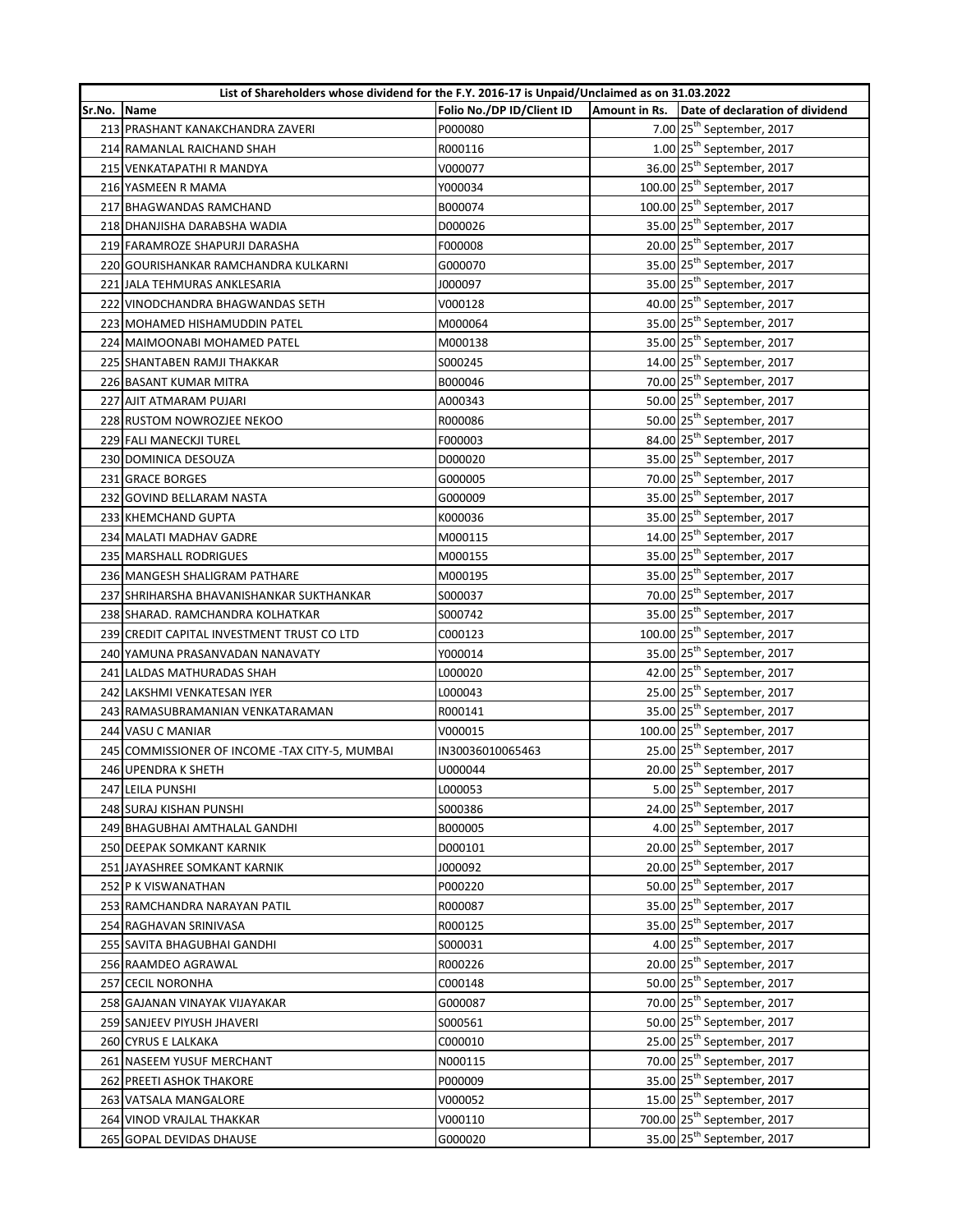|        | List of Shareholders whose dividend for the F.Y. 2016-17 is Unpaid/Unclaimed as on 31.03.2022 |                           |                                                 |
|--------|-----------------------------------------------------------------------------------------------|---------------------------|-------------------------------------------------|
| Sr.No. | Name                                                                                          | Folio No./DP ID/Client ID | Amount in Rs.   Date of declaration of dividend |
|        | 266 RAVINDRA BHOLANATH ACHARYA                                                                | R000008                   | 20.00 25 <sup>th</sup> September, 2017          |
|        | 267 RAGHUNATH DAMODAR KOTWAL                                                                  | R000029                   | 70.00 25 <sup>th</sup> September, 2017          |
|        | 268 SHRIRAM LAXMAN PURCHIT                                                                    | S000156                   | 35.00 25 <sup>th</sup> September, 2017          |
|        | 269 SUMATI PRABHAKAR JOSHI                                                                    | S000427                   | 20.00 25 <sup>th</sup> September, 2017          |
|        | 270 SNEHA MAYEE CHAKRAVORTY                                                                   | S000168                   | 35.00 25 <sup>th</sup> September, 2017          |
|        | 271 VISHRAM SHANKAR PARAB                                                                     | V000090                   | 35.00 25 <sup>th</sup> September, 2017          |
|        | 272 MINOO KEKI CONTRACTOR                                                                     | M000080                   | 35.00 25 <sup>th</sup> September, 2017          |
|        | 273 RASIKLAL JAGMOHANDAS NANAVATI                                                             | R000047                   | 35.00 25 <sup>th</sup> September, 2017          |
|        | 274 JAGANNATH RAMCHANDRA PRABHU                                                               | J000087                   | 35.00 25 <sup>th</sup> September, 2017          |
|        | 275 ZOHER HUSENI KHORAKIWALA                                                                  | Z000004                   | 700.00 25 <sup>th</sup> September, 2017         |
|        | 276 RAJ SURI                                                                                  | R000119                   | 35.00 25 <sup>th</sup> September, 2017          |
|        | 277 ABIDA Y VAZIRALLI                                                                         | A000204                   | 200.00 25 <sup>th</sup> September, 2017         |
|        | 278 FILANDRO LINHARES                                                                         | F000002                   | 70.00 25 <sup>th</sup> September, 2017          |
|        | 279 JOSEPH PIMENTA                                                                            | J000157                   | 42.00 25 <sup>th</sup> September, 2017          |
|        | 280 MARIA AFRA BARRETTO                                                                       | M000002                   | 20.00 25 <sup>th</sup> September, 2017          |
|        | 281 NIRMALA RAJA                                                                              | N000077                   | 35.00 25 <sup>th</sup> September, 2017          |
|        | 282 PHYLLIS LINHARES                                                                          | P000082                   | 112.00 25 <sup>th</sup> September, 2017         |
|        | 283 UMAKANT WAMAN NAIK                                                                        | U000028                   | 35.00 25 <sup>th</sup> September, 2017          |
|        | 284 KALINDI SHARAD MAHATEKAR                                                                  | K000151                   | 40.00 25 <sup>th</sup> September, 2017          |
|        | 285 ARUN NAGINDAS SHAH                                                                        | A000112                   | 35.00 25 <sup>th</sup> September, 2017          |
|        | 286 NANDLAL VISHINDAS RAJANI                                                                  | N000097                   | 70.00 25 <sup>th</sup> September, 2017          |
|        | 287 VISHINDAS JAMNADAS RAJANI                                                                 | V000035                   | 70.00 25 <sup>th</sup> September, 2017          |
|        | 288 BELADI PANDURANG KAMATH                                                                   | B000071                   | 35.00 25 <sup>th</sup> September, 2017          |
|        | 289 ANIL MUKUND VIJAYAKAR                                                                     | A000100                   | 140.00 25 <sup>th</sup> September, 2017         |
|        | 290 BIPINCHANDRA SHANTARAM JOSHI                                                              | B000095                   | 25.00 25 <sup>th</sup> September, 2017          |
|        | 291 CHANDAPPA SHIVAPPA KARKERA                                                                | C000059                   | 35.00 25 <sup>th</sup> September, 2017          |
|        | 292 DINESH RAMA SALIAN                                                                        | D000095                   | 10.00 25 <sup>th</sup> September, 2017          |
|        | 293 SHRIRAM SAKHARAM ATHALYE                                                                  | S000261                   | 14.00 25 <sup>th</sup> September, 2017          |
|        | 294 JOSEPH JOHN FERNANDES                                                                     | J000048                   | 35.00 25 <sup>th</sup> September, 2017          |
|        | 295 RAMESH DEVCHAND PARMAR                                                                    | R000030                   | 14.00 25 <sup>th</sup> September, 2017          |
|        | 296 DEVIPRAKASH PARASHURAM THAKAR                                                             | D000083                   | 14.00 25 <sup>th</sup> September, 2017          |
|        | 297 DEEPAK DINANATH NAIK                                                                      | D000161                   | 70.00 25 <sup>th</sup> September, 2017          |
|        | 298 GORDHANDAS SARDA                                                                          | G000075                   | 140.00 25 <sup>th</sup> September, 2017         |
|        | 299 SAVITABEN SHANKARBHAI PATEL                                                               | S000279                   | 35.00 25 <sup>th</sup> September, 2017          |
|        | 300 IGNATIUS GOMES                                                                            | 1000005                   | 35.00 25 <sup>th</sup> September, 2017          |
|        | 301 MOHANLAL TULSIDAS BHATIA                                                                  | M000208                   | 70.00 25 <sup>th</sup> September, 2017          |
|        | 302 SIMPLICIO ALMEIDA                                                                         | S000007                   | 35.00 25 <sup>th</sup> September, 2017          |
|        | 303 SURESH MANJI THAKKAR                                                                      | S000648                   | 50.00 25 <sup>th</sup> September, 2017          |
|        | 304 FRAMJI SORABJI WADIA                                                                      | F000011                   | 25.00 25 <sup>th</sup> September, 2017          |
|        | 305 INDIRA VASANT KELKAR                                                                      | 1000019                   | 35.00 25 <sup>th</sup> September, 2017          |
|        | 306 SUMANT VAMAN KAMAT                                                                        | \$000303                  | 10.00 25 <sup>th</sup> September, 2017          |
|        | 307 ATUL TANDAN                                                                               | A000208                   | 100.00 25 <sup>th</sup> September, 2017         |
|        | 308 JITENDRA A SHAH                                                                           | J000168                   | $1.00$ 25 <sup>th</sup> September, 2017         |
|        | 309 J A SHAH                                                                                  | 1000169                   | $1.00$ 25 <sup>th</sup> September, 2017         |
|        | 310 JITENDRA A SHAH                                                                           | J000170                   | $1.00$ 25 <sup>th</sup> September, 2017         |
|        | 311 NAVIN BABULAL TANNA                                                                       | N000133                   | 50.00 25 <sup>th</sup> September, 2017          |
|        | 312 J A SHAH                                                                                  | J000171                   | $1.00$ 25 <sup>th</sup> September, 2017         |
|        | 313 J A SHAH                                                                                  | J000172                   | $1.00$ 25 <sup>th</sup> September, 2017         |
|        | 314 JITENDRA A SHAH                                                                           | J000173                   | $1.00$ 25 <sup>th</sup> September, 2017         |
|        | 315 GAIN CHAND GUPTA                                                                          | G000011                   | 35.00 25 <sup>th</sup> September, 2017          |
|        | 316 GANPAT SOMNATH DAVE                                                                       | G000080                   | 10.00 25 <sup>th</sup> September, 2017          |
|        | 317 LAXMAN DNYANDEO SAWANT                                                                    | L000005                   | 70.00 25 <sup>th</sup> September, 2017          |
|        | 318 JANAK RATILAL MEHTA                                                                       | IN30051310040245          | 28.00 25 <sup>th</sup> September, 2017          |
|        |                                                                                               |                           |                                                 |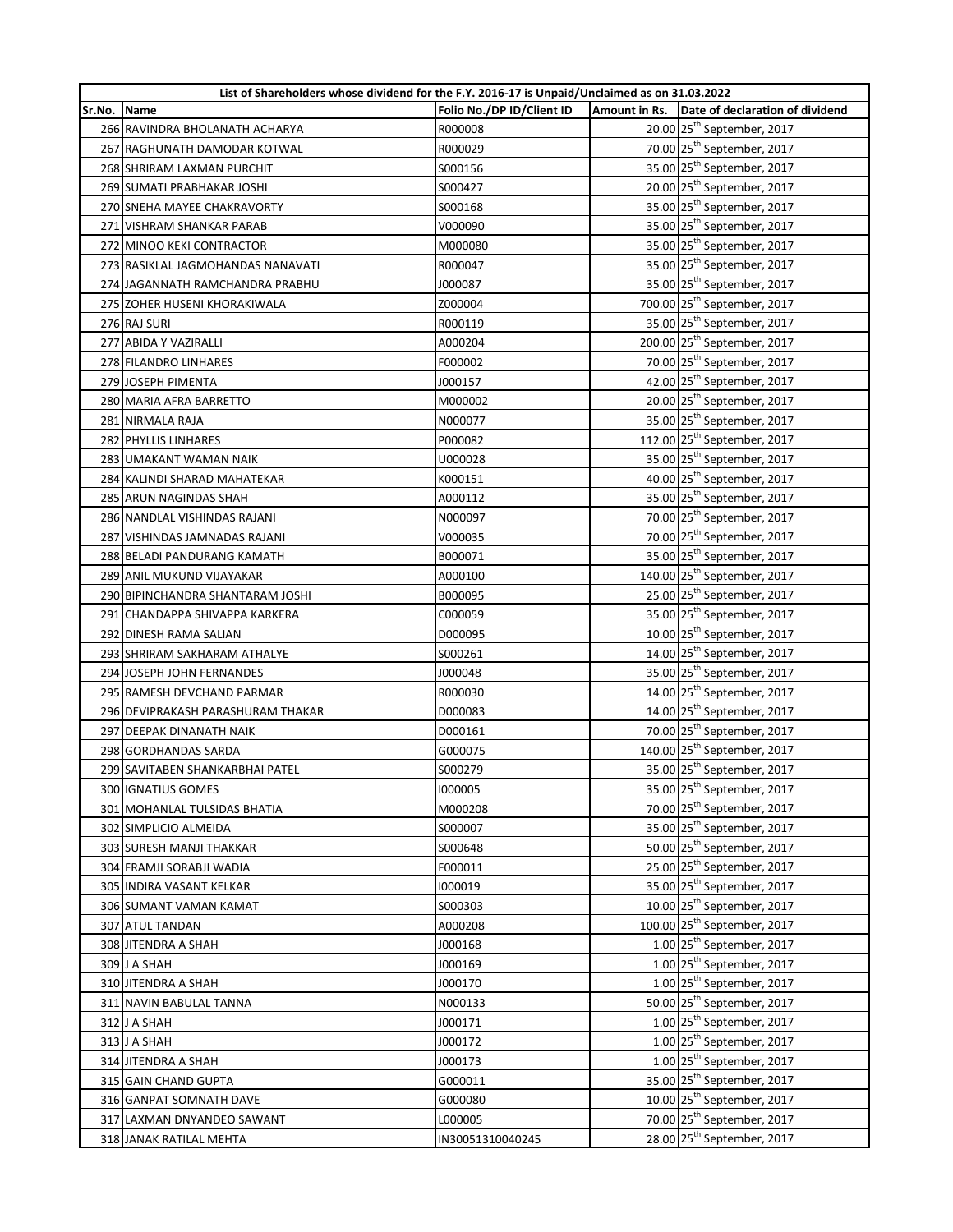|        | List of Shareholders whose dividend for the F.Y. 2016-17 is Unpaid/Unclaimed as on 31.03.2022 |                           |                                               |
|--------|-----------------------------------------------------------------------------------------------|---------------------------|-----------------------------------------------|
| Sr.No. | Name                                                                                          | Folio No./DP ID/Client ID | Amount in Rs. Date of declaration of dividend |
|        | 319 JAVERILAL JUTHABHAI PARMAR                                                                | J000050                   | 35.00 25 <sup>th</sup> September, 2017        |
|        | 320 PRAKASH THAKORBHAI MODI                                                                   | P000168                   | 25.00 25 <sup>th</sup> September, 2017        |
|        | 321 THAKORBHAI JIWANDAS MODI                                                                  | T000008                   | 10.00 25 <sup>th</sup> September, 2017        |
|        | 322 NARESH SITARAM MAJGAOMKAR                                                                 | N000085                   | 35.00 25 <sup>th</sup> September, 2017        |
|        | 323 NARAYAN RANGNATH KESKAR                                                                   | N000078                   | 25.00 25 <sup>th</sup> September, 2017        |
|        | 324 SUSHILA NARAYAN KESKAR                                                                    | S000707                   | $10.00$ 25 <sup>th</sup> September, 2017      |
|        | 325 HARISH MANUBHAI MEHTA                                                                     | H000040                   | 35.00 25 <sup>th</sup> September, 2017        |
|        | 326 SANJAY JETHALAL BHANSALI                                                                  | S000478                   | 100.00 25 <sup>th</sup> September, 2017       |
|        | 327 MOTIBEN SUNDERLAL PATEL                                                                   | M000283                   | 50.00 25 <sup>th</sup> September, 2017        |
|        | 328 JOHN CRASTA                                                                               | J000013                   | 35.00 25 <sup>th</sup> September, 2017        |
|        | 329 JAYVANT MANILAL SHAH                                                                      | J000105                   | 70.00 25 <sup>th</sup> September, 2017        |
|        | 330 LATIKA CHINTAMANI CHAUBAL                                                                 | L000003                   | 35.00 25 <sup>th</sup> September, 2017        |
|        | 331 AUGUSTO JOAQUIM PEREIRA                                                                   | A000053                   | 35.00 25 <sup>th</sup> September, 2017        |
|        | 332 ALKA JAIN                                                                                 | A000356                   | 300.00 25 <sup>th</sup> September, 2017       |
|        | 333 PRITAM KAUR ANAND                                                                         | P000186                   | 50.00 25 <sup>th</sup> September, 2017        |
|        | 334 PRABHA R PAREKH                                                                           | P000230                   | 50.00 25 <sup>th</sup> September, 2017        |
|        | 335 MANSUKHLAL SHIVJI NANDU                                                                   | M000193                   | 70.00 25 <sup>th</sup> September, 2017        |
|        | 336 RAJU MUDDANNA SHETTY                                                                      | R000074                   | 35.00 25 <sup>th</sup> September, 2017        |
|        | 337 SHAKUNTALA SITARAM SHENOLIKAR                                                             | S000284                   | 35.00 25 <sup>th</sup> September, 2017        |
|        | 338 DOLLY KISHORE SHAH                                                                        | IN30021412237469          | 50.00 25 <sup>th</sup> September, 2017        |
|        | 339 VIMAL SHAH                                                                                | V000230                   | 50.00 25 <sup>th</sup> September, 2017        |
|        | 340 SAROJ MADHUKANT BHUKHANVALA                                                               | \$000609                  | 300.00 25 <sup>th</sup> September, 2017       |
|        | 341 PADMABEN SHANTILAL JOSHI                                                                  | P000128                   | 35.00 25 <sup>th</sup> September, 2017        |
|        | 342 JAYESH J NAIR                                                                             | J000190                   | 50.00 25 <sup>th</sup> September, 2017        |
|        | 343 BHOLANATH RAMKRISHNA ARTE                                                                 | B000078                   | 35.00 25 <sup>th</sup> September, 2017        |
|        | 344 PANACHAND LADHABHAI MARU                                                                  | P000084                   | 35.00 25 <sup>th</sup> September, 2017        |
|        | 345 SHRINIVAS LAXMAN KULKARNI                                                                 | S000153                   | 84.00 25 <sup>th</sup> September, 2017        |
|        | 346 VELJI LADHABHAI MARU                                                                      | V000048                   | 35.00 25 <sup>th</sup> September, 2017        |
|        | 347 PRAMILA MADHUSUDAN WAKANKAR                                                               | P000266                   | 25.00 25 <sup>th</sup> September, 2017        |
|        | 348 SWAPNA M OAK                                                                              | S000711                   | 5.00 25 <sup>th</sup> September, 2017         |
|        | 349 MADHUSUDAN SHRIDHAR WAKANKAR                                                              | M000205                   | 10.00 25 <sup>th</sup> September, 2017        |
|        | 350 JACOB LEWIS                                                                               | J000057                   | 35.00 25 <sup>th</sup> September, 2017        |
|        | 351 SHANTABAI YASHWANT ANGLE                                                                  | S000327                   | 40.00 25 <sup>th</sup> September, 2017        |
|        | 352 CORDEIRO PHILOMENA SOUZA                                                                  | C000046                   | 70.00 25 <sup>th</sup> September, 2017        |
|        | 353 RAMNATH PANDURANG KUNDAIKAR                                                               | R000096                   | 47.00 25 <sup>th</sup> September, 2017        |
|        | 354 BISHWANATH CHATTERJEE                                                                     | B000015                   | 35.00 25 <sup>th</sup> September, 2017        |
|        | 355 LOUIS MACEDO                                                                              | L000064                   | 84.00 25 <sup>th</sup> September, 2017        |
|        | 356 VESTA IVES                                                                                | V000030                   | 35.00 25 <sup>th</sup> September, 2017        |
|        | 357 ASHOK BHIMRAO KULKARNI                                                                    | A000015                   | 35.00 25 <sup>th</sup> September, 2017        |
|        | 358 SUDHA ACHYUT NAGARKAR                                                                     | S000014                   | 35.00 25 <sup>th</sup> September, 2017        |
|        | 359 SHALINI SADASHIV GUPTE                                                                    | S000271                   | 35.00 25 <sup>th</sup> September, 2017        |
|        |                                                                                               |                           | 119.00 25 <sup>th</sup> September, 2017       |
|        | 360 ANANT DAMODAR MAHALE                                                                      | 0050562                   | 35.00 25 <sup>th</sup> September, 2017        |
|        | 361 ANIL BHIMRAO MOGALGIDDIKAR                                                                | A000017                   | 35.00 25 <sup>th</sup> September, 2017        |
|        | 362 SUMATI DEVIDAS NENE                                                                       | S000741                   | 35.00 25 <sup>th</sup> September, 2017        |
|        | 363 VIJAY RATANCHAND SHAH                                                                     | V000081                   | 20.00 25 <sup>th</sup> September, 2017        |
|        | 364 SHANTINATH BAHUBALI UPADHYE                                                               | S000041                   | $1.00$ 25 <sup>th</sup> September, 2017       |
|        | 365 INDRANI MUKHERJEE                                                                         | 1000039                   | 35.00 25 <sup>th</sup> September, 2017        |
|        | 366 ADIVENDRA JIVAJI KULKARNI                                                                 | A000052                   | 2.00 25 <sup>th</sup> September, 2017         |
|        | 367 MHAPANKAR PRATAP RAGHUNATH                                                                | M000153                   | 3.00 25 <sup>th</sup> September, 2017         |
|        | 368 NARAYAN PANDURANG KOLHATKAR                                                               | N000071                   | $1.00$ 25 <sup>th</sup> September, 2017       |
|        | 369 RAVINDRA MANHAR MOHON                                                                     | R000070                   | 50.00 25 <sup>th</sup> September, 2017        |
|        | 370 ASHA MAHENDRA BAJPAYEE                                                                    | A000315                   |                                               |
|        | 371 LAXMAN RAMBHAN CHAKANE                                                                    | L000031                   | 70.00 25 <sup>th</sup> September, 2017        |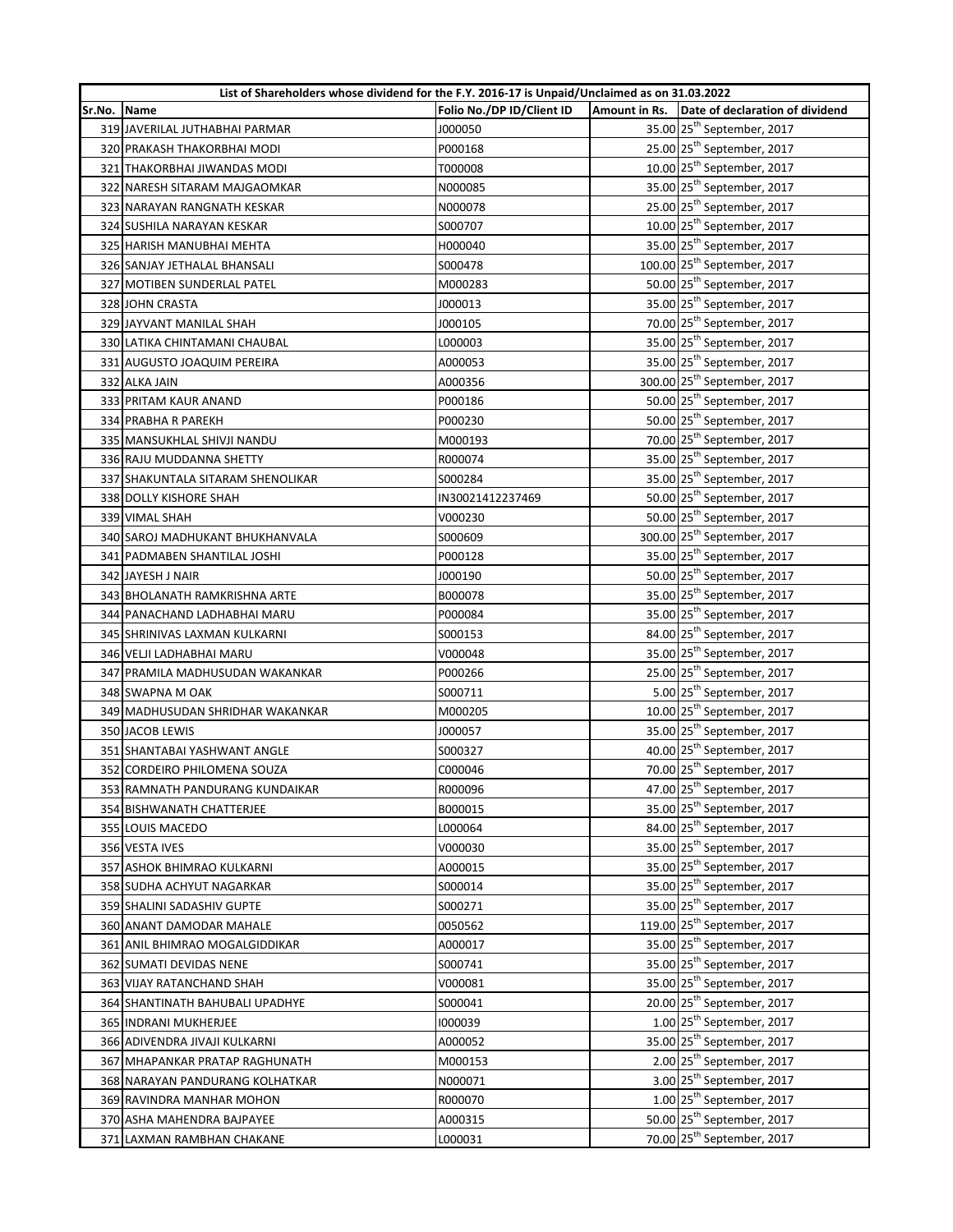| List of Shareholders whose dividend for the F.Y. 2016-17 is Unpaid/Unclaimed as on 31.03.2022 |                                    |                           |  |                                               |
|-----------------------------------------------------------------------------------------------|------------------------------------|---------------------------|--|-----------------------------------------------|
| Sr.No.                                                                                        | <b>Name</b>                        | Folio No./DP ID/Client ID |  | Amount in Rs. Date of declaration of dividend |
|                                                                                               | 372 RAGHUNATH SHANKAR NAKHE        | R000135                   |  | 35.00 25 <sup>th</sup> September, 2017        |
|                                                                                               | 373 GOPALDAS JAMNADAS VED          | G000036                   |  | 35.00 25 <sup>th</sup> September, 2017        |
|                                                                                               | 374 PHALAK YUVARAJ GOPAL           | IN30109810427058          |  | 50.00 25 <sup>th</sup> September, 2017        |
|                                                                                               | 375 MEENA ASHOK LUNKAD             | M000297                   |  | 100.00 25 <sup>th</sup> September, 2017       |
|                                                                                               | 376 ANANT PURUSHOTTAMRAO PANDE     | A000120                   |  | 35.00 25 <sup>th</sup> September, 2017        |
|                                                                                               | 377 ARUNA KULKARNI                 | A000287                   |  | 50.00 25 <sup>th</sup> September, 2017        |
|                                                                                               | 378 SUNILKUMAR MAHENDRA AGRAWAL    | IN30133018110810          |  | 25.00 25 <sup>th</sup> September, 2017        |
|                                                                                               | 379 MAHENDRA SANGHI                | M000382                   |  | 35.00 25 <sup>th</sup> September, 2017        |
|                                                                                               | 380 GIRISH THAKAR                  | G000084                   |  | 70.00 25 <sup>th</sup> September, 2017        |
|                                                                                               | 381 PRABHAKAR BHALCHANDRA JOSHI    | P000016                   |  | 35.00 25 <sup>th</sup> September, 2017        |
|                                                                                               | 382 KAVERI BAJAJ                   | K000221                   |  | 70.00 25 <sup>th</sup> September, 2017        |
|                                                                                               | 383 SUSHILA DEVI ARORA             | S000065                   |  | 50.00 25 <sup>th</sup> September, 2017        |
|                                                                                               | 384 CHANDUBHAI PATEL               | C000040                   |  | 140.00 25 <sup>th</sup> September, 2017       |
|                                                                                               | 385 MUNISH RAI                     | M000381                   |  | 50.00 25 <sup>th</sup> September, 2017        |
|                                                                                               | 386 ADDU PANDARI NATH              | A000119                   |  | 10.00 25 <sup>th</sup> September, 2017        |
|                                                                                               | 387 AIME RUSI DAVER                | A000129                   |  | 47.00 25 <sup>th</sup> September, 2017        |
|                                                                                               | 388 RAMA UPENDAR                   | R000229                   |  | 74.00 25 <sup>th</sup> September, 2017        |
|                                                                                               | 389 D B UMA DEVI                   | D000254                   |  | 35.00 25 <sup>th</sup> September, 2017        |
|                                                                                               | 390 DODLA ANUPA REDDY              | D000006                   |  | 20.00 25 <sup>th</sup> September, 2017        |
|                                                                                               | 391 LAKSHMINARAYAN DANDOTIA        | L000004                   |  | 14.00 25 <sup>th</sup> September, 2017        |
|                                                                                               | 392 PICHUIYER NATARAJAN            | P000098                   |  | 35.00 25 <sup>th</sup> September, 2017        |
|                                                                                               | 393 DODLA RADHAKRISHNA REDDY       | D000093                   |  | 140.00 25 <sup>th</sup> September, 2017       |
|                                                                                               | 394 A V RAVANAMMA                  | A000153                   |  | 82.00 25 <sup>th</sup> September, 2017        |
|                                                                                               | 395 PUTCHA VENKATA SUBBA RAO       | P000146                   |  | 10.00 25 <sup>th</sup> September, 2017        |
|                                                                                               | 396 SHAIK PACHA                    | S000203                   |  | 35.00 25 <sup>th</sup> September, 2017        |
|                                                                                               | 397 AMBUJAMMAL K                   | A000190                   |  | 112.00 25 <sup>th</sup> September, 2017       |
|                                                                                               | 398 TADAKAMALLA LAKSHMI KANTHA ROW | T000018                   |  | 70.00 25 <sup>th</sup> September, 2017        |
|                                                                                               | 399 BARBARA FARIA                  | B000029                   |  | 25.00 25 <sup>th</sup> September, 2017        |
|                                                                                               | 400 SRINIVASULU GUTHA              | IN30102220944672          |  | 50.00 25 <sup>th</sup> September, 2017        |
|                                                                                               | 401 P JANAKIRAM                    | P000055                   |  | 47.00 25 <sup>th</sup> September, 2017        |
|                                                                                               | 402 C NAGARATNAMMA                 | C000101                   |  | 35.00 25 <sup>th</sup> September, 2017        |
|                                                                                               | 403 PERI VENKATANARASIMHASARMA     | P000140                   |  | 35.00 25 <sup>th</sup> September, 2017        |
|                                                                                               | 404 PERI VENKATA NARASIMHA SARMA   | P000141                   |  | 35.00 25 <sup>th</sup> September, 2017        |
|                                                                                               | 405 PUTCHA SUGUNAMANI              | P000283                   |  | 25.00 25 <sup>th</sup> September, 2017        |
|                                                                                               | 406 V A RAO                        | V000005                   |  | 35.00 25 <sup>th</sup> September, 2017        |
|                                                                                               | 407 DEVULAPALLI SANYASI PRASAD     | D000105                   |  | 50.00 25 <sup>th</sup> September, 2017        |
|                                                                                               | 408 KRUTTIVENTI VARA LAKSHMI       | K000181                   |  | 140.00 25 <sup>th</sup> September, 2017       |
|                                                                                               | 409 DEVANASETTY NAGESWARA RAO      | D000072                   |  | 35.00 25 <sup>th</sup> September, 2017        |
|                                                                                               | 410 SATHYAVOLU BHASKARA RAO        | S000035                   |  | 35.00 25 <sup>th</sup> September, 2017        |
|                                                                                               | 411 MAHALAUSHMI GADDE              | M000330                   |  | 19.00 25 <sup>th</sup> September, 2017        |
|                                                                                               | 412 BEZWADA SREENIVASA RAO         | B000107                   |  | 35.00 25 <sup>th</sup> September, 2017        |
|                                                                                               | 413 SATYAVELU LAKSHMIPATHI         | S000150                   |  | 56.00 25 <sup>th</sup> September, 2017        |
|                                                                                               | 414 NAGA RAMESWARA RAO KUSUMANCHI  | IN30102220035303          |  | 50.00 25 <sup>th</sup> September, 2017        |
|                                                                                               | 415 JACOB VERGHESE                 | J000109                   |  | 96.00 25 <sup>th</sup> September, 2017        |
|                                                                                               | 416 K V KRISHNAN                   | K000180                   |  | 69.00 25 <sup>th</sup> September, 2017        |
|                                                                                               | 417 SATYANARAYAN REDDY             | S000220                   |  | 140.00 25 <sup>th</sup> September, 2017       |
|                                                                                               | 418 DEVENDRA MEHTA                 | 0050392                   |  | 2.00 25 <sup>th</sup> September, 2017         |
|                                                                                               | 419 BASRUR VENKATESH BHANDARY      | B000111                   |  | 84.00 25 <sup>th</sup> September, 2017        |
|                                                                                               | 420 HULIKAL BASAPPA RANGAPPA       | H000004                   |  | 7.00 25 <sup>th</sup> September, 2017         |
|                                                                                               | 421 J DEVAKI                       | J000021                   |  | $1.00$ 25 <sup>th</sup> September, 2017       |
|                                                                                               | 422 M R SANJIVA MURTHY             | M000164                   |  | $1.00$ 25 <sup>th</sup> September, 2017       |
|                                                                                               | 423 M S GITA DEVI                  | M000183                   |  | $1.00$ 25 <sup>th</sup> September, 2017       |
|                                                                                               | 424 N K SRINIVAS                   | N000050                   |  | $1.00$ 25 <sup>th</sup> September, 2017       |
|                                                                                               |                                    |                           |  |                                               |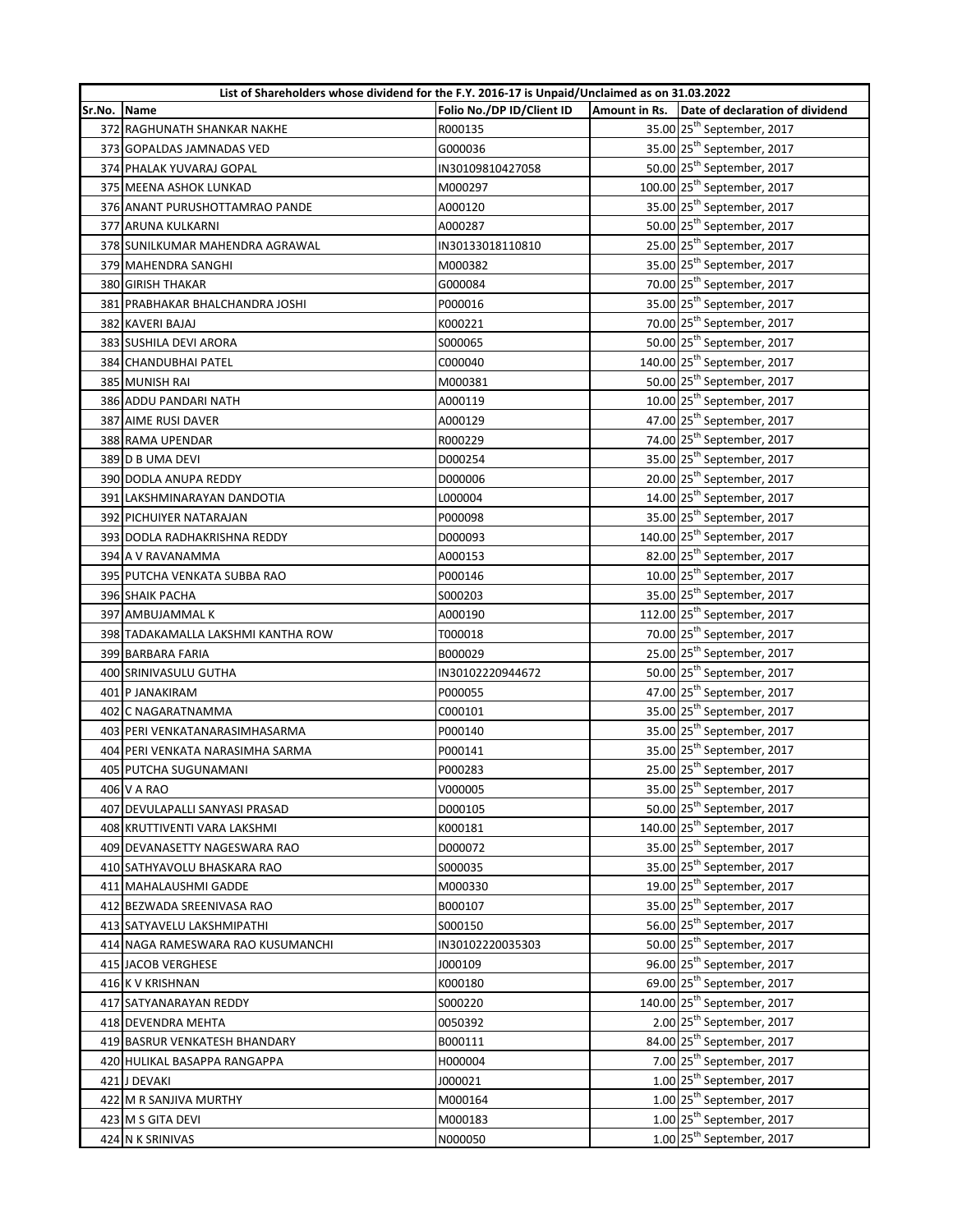|        | List of Shareholders whose dividend for the F.Y. 2016-17 is Unpaid/Unclaimed as on 31.03.2022 |                           |                                                 |
|--------|-----------------------------------------------------------------------------------------------|---------------------------|-------------------------------------------------|
| Sr.No. | Name                                                                                          | Folio No./DP ID/Client ID | Amount in Rs.   Date of declaration of dividend |
|        | 425 HOSAGRAHAR RAMANNA SURESH                                                                 | H000063                   | 70.00 25 <sup>th</sup> September, 2017          |
|        | 426 K V ASHOK                                                                                 | K000271                   | $1.00$ 25 <sup>th</sup> September, 2017         |
|        | 427 M G RAJAN                                                                                 | M000058                   | $1.00$ 25 <sup>th</sup> September, 2017         |
|        | 428 N UPENDRA NAYAK                                                                           | N000125                   | 25.00 25 <sup>th</sup> September, 2017          |
|        | 429 B S SHOBHA RANI                                                                           | B000108                   | $1.00$ 25 <sup>th</sup> September, 2017         |
|        | 430 B S KANAKA LAKSHMAMMA                                                                     | B000101                   | $1.00$ 25 <sup>th</sup> September, 2017         |
|        | 431 B S RAJENDRA                                                                              | B000106                   | $1.00$ 25 <sup>th</sup> September, 2017         |
|        | 432 B A VATHSALA                                                                              | B000119                   | 2.00 25 <sup>th</sup> September, 2017           |
|        | 433 B S ANANDA                                                                                | B000121                   | 4.00 25 <sup>th</sup> September, 2017           |
|        | 434 C S SUNDRAMMA                                                                             | C000103                   | 2.00 25 <sup>th</sup> September, 2017           |
|        | 435 K J SWARNA LATHA                                                                          | K000058                   | $1.00$ 25 <sup>th</sup> September, 2017         |
|        | 436 K V JAYACHANDRA                                                                           | K000179                   | $1.00$ 25 <sup>th</sup> September, 2017         |
|        | 437 O V SRINIVASA BABU                                                                        | 0000011                   | 5.00 25 <sup>th</sup> September, 2017           |
|        | 438 P GANGARAJU                                                                               | P000043                   | $1.00$ 25 <sup>th</sup> September, 2017         |
|        | 439 RAMAMURTHYAIYAR SWAMINATHAN                                                               | R000127                   | 35.00 25 <sup>th</sup> September, 2017          |
|        | 440 SHANTHA                                                                                   | S000376                   | 5.00 25 <sup>th</sup> September, 2017           |
|        | 441 CLARENCE IRWIN PEREIRA                                                                    | C000021                   | 35.00 25 <sup>th</sup> September, 2017          |
|        | 442 K JANARDHANAN                                                                             | K000055                   | $1.00$ 25 <sup>th</sup> September, 2017         |
|        | 443 S ALPHONSO                                                                                | \$000006                  | $1.00$ 25 <sup>th</sup> September, 2017         |
|        | <b>444 K BALAKRISHNA</b>                                                                      | K000011                   | 7.00 25 <sup>th</sup> September, 2017           |
|        | 445 SWAMINATH RAJA                                                                            | S000223                   | 35.00 25 <sup>th</sup> September, 2017          |
|        | 446 K S AMRUTHAMMA                                                                            | K000140                   | $1.00$ 25 <sup>th</sup> September, 2017         |
|        | 447 N A KRISHNA SETTY                                                                         | N000005                   | 2.00 25 <sup>th</sup> September, 2017           |
|        | 448 N K NAGARAJ                                                                               | N000046                   | $1.00$ 25 <sup>th</sup> September, 2017         |
|        | 449 N VIJAYA NAGARAJ                                                                          | N000095                   | $1.00$ 25 <sup>th</sup> September, 2017         |
|        | 450 SHANTI LAL KOTHARI                                                                        | S000152                   | 7.00 25 <sup>th</sup> September, 2017           |
|        | 451 T RAMASWAMY IYENGAR                                                                       | T000029                   | 7.00 25 <sup>th</sup> September, 2017           |
|        | 452 D S CHANDRA KANTHAMMA                                                                     | D000099                   | $1.00$ 25 <sup>th</sup> September, 2017         |
|        | 453 MAHAVEER RAJ SANGHVI                                                                      | M000303                   | 25.00 25 <sup>th</sup> September, 2017          |
|        | 454 S K GURU PRASAD                                                                           | S000119                   | $1.00$ 25 <sup>th</sup> September, 2017         |
|        | 455 SWARNA LATHA BRAMADEVIAH                                                                  | 0050664                   | 4.00 25 <sup>th</sup> September, 2017           |
|        | 456 A S GOWRI                                                                                 | A000142                   | $1.00$ 25 <sup>th</sup> September, 2017         |
|        | 457 CHIKKANNAIAH HANUMANTHA RAO                                                               | C000018                   | 35.00 25 <sup>th</sup> September, 2017          |
|        | 458 CHENJI PADMANABHARAO KRISHNA MURTHY                                                       | C000042                   | 10.00 25 <sup>th</sup> September, 2017          |
|        | 459 J S MANJANATH                                                                             | J000093                   | $1.00$ 25 <sup>th</sup> September, 2017         |
|        | 460 L KRISHNA MOORTHY RAO                                                                     | L000016                   | $1.00$ 25 <sup>th</sup> September, 2017         |
|        | 461 L NAGARAJ                                                                                 | L000021                   | $1.00$ 25 <sup>th</sup> September, 2017         |
|        | 462 NAGARTHNA                                                                                 |                           | $1.00$ 25 <sup>th</sup> September, 2017         |
|        |                                                                                               | N000001                   | 2.00 25 <sup>th</sup> September, 2017           |
|        | 463 SUSHEELA MANJUNATH                                                                        | S000164                   | 35.00 25 <sup>th</sup> September, 2017          |
|        | 464 V JAYANTI                                                                                 | V000032                   | 5.00 25 <sup>th</sup> September, 2017           |
|        | <b>465 VIJAYA MURALI</b>                                                                      | V000123                   | 60.00 25 <sup>th</sup> September, 2017          |
|        | 466 M S LALITHAMMA                                                                            | M000191                   |                                                 |
|        | 467 HEMCHANDAR VENKATARAMAN                                                                   | H000071                   | 70.00 25 <sup>th</sup> September, 2017          |
|        | 468 SMITA DHARAMSHI                                                                           | S000524                   | 10.00 25 <sup>th</sup> September, 2017          |
|        | 469 SATHYANARAYANA GUPTA                                                                      | S000086                   | 7.00 25 <sup>th</sup> September, 2017           |
|        | 470 ARVIND C AJMERA                                                                           | A000022                   | 56.00 25 <sup>th</sup> September, 2017          |
|        | 471 MANOHAR LAL M DUSEJA                                                                      | IN30113526015952          | 40.00 25 <sup>th</sup> September, 2017          |
|        | 472 K N VENKATALAKSHMAMMA                                                                     | K000093                   | 5.00 25 <sup>th</sup> September, 2017           |
|        | 473 PALYAM GOPAL RAO SHANKAR                                                                  | P000289                   | 7.00 25 <sup>th</sup> September, 2017           |
|        | 474 RADHA N REDDY                                                                             | R000089                   | 7.00 25 <sup>th</sup> September, 2017           |
|        | 475 SREENIVASA MOORTHY ANJANA                                                                 | S000166                   | 7.00 25 <sup>th</sup> September, 2017           |
|        | 476 Y V JAYA                                                                                  | Y000012                   | 160.00 25 <sup>th</sup> September, 2017         |
|        | 477 C V RAMESHA CHANDRA                                                                       | C000069                   | 9.00 25 <sup>th</sup> September, 2017           |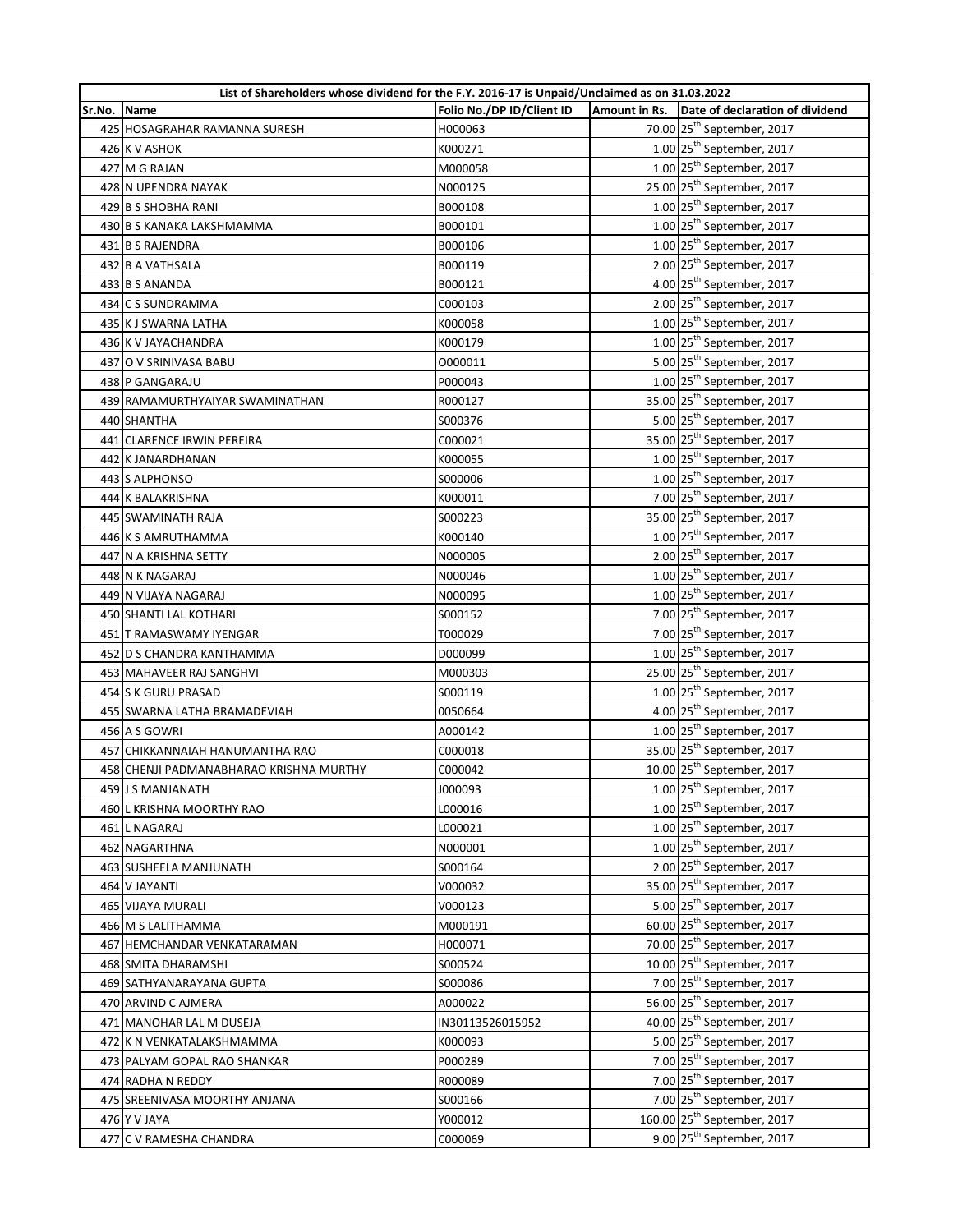|        | List of Shareholders whose dividend for the F.Y. 2016-17 is Unpaid/Unclaimed as on 31.03.2022 |                           |  |                                               |
|--------|-----------------------------------------------------------------------------------------------|---------------------------|--|-----------------------------------------------|
| Sr.No. | Name                                                                                          | Folio No./DP ID/Client ID |  | Amount in Rs. Date of declaration of dividend |
|        | 478 BHASKAR ADIGA                                                                             | B000143                   |  | 4.00 25 <sup>th</sup> September, 2017         |
|        | 479 K A NEELAKANTAN                                                                           | K000008                   |  | 35.00 25 <sup>th</sup> September, 2017        |
|        | 480 R MUTHUSWAMY                                                                              | R000062                   |  | $1.00$ 25 <sup>th</sup> September, 2017       |
|        | 481 CHAKRAPANI MENON                                                                          | C000117                   |  | 24.00 25 <sup>th</sup> September, 2017        |
|        | 482 KUNTHANAZHI RAMACHANDRAN                                                                  | K000111                   |  | 70.00 25 <sup>th</sup> September, 2017        |
|        | 483 MANIKETH CHAKRAPANI MENON                                                                 | M000350                   |  | 23.00 25 <sup>th</sup> September, 2017        |
|        | 484 S VIJAYAKUMAR                                                                             | S000296                   |  | $1.00$ 25 <sup>th</sup> September, 2017       |
|        | 485 H G PHANI RAJ                                                                             | H000021                   |  | 5.00 25 <sup>th</sup> September, 2017         |
|        | 486 H P PAAVANASHREE                                                                          | H000159                   |  | 2.00 25 <sup>th</sup> September, 2017         |
|        | 487 R MEERA                                                                                   | R000059                   |  | 63.00 25 <sup>th</sup> September, 2017        |
|        | 488 VINOD BHALCHANDRA DIVEKAR                                                                 | V000008                   |  | 168.00 25 <sup>th</sup> September, 2017       |
|        | 489 B M CHOWDA REDDY                                                                          | IN30135620083682          |  | 10.00 25 <sup>th</sup> September, 2017        |
|        | 490 AIDA DE MENEZES BRAGANCA                                                                  | A000091                   |  | 35.00 25 <sup>th</sup> September, 2017        |
|        | 491 AIDA DE MENEZES BRAGANCA                                                                  | A000183                   |  | 35.00 25 <sup>th</sup> September, 2017        |
|        | 492 A M V LAKSHMI                                                                             | A000101                   |  | 7.00 25 <sup>th</sup> September, 2017         |
|        | 493 R CHANDRA SEKARAN                                                                         | R000023                   |  | 35.00 25 <sup>th</sup> September, 2017        |
|        | 494 K P DAYALAN                                                                               | K000102                   |  | $1.00$ 25 <sup>th</sup> September, 2017       |
|        | 495 KRIPA NARAYANAN                                                                           | 0010002                   |  | 10.00 25 <sup>th</sup> September, 2017        |
|        | 496 ADOLPHUS ALBERT                                                                           | A000003                   |  | 35.00 25 <sup>th</sup> September, 2017        |
|        | 497 KARAMUKKIL PISHARATH KRISHNA PISHARODY                                                    | K000103                   |  | 35.00 25 <sup>th</sup> September, 2017        |
|        | 498 KUPPUSWAMY DORAISWAMY                                                                     | K000023                   |  | $1.00$ 25 <sup>th</sup> September, 2017       |
|        | 499 VIJAYA D BHAT                                                                             | V000155                   |  | 10.00 25 <sup>th</sup> September, 2017        |
|        | 500 K R SANJEEVA SETTY                                                                        | K000128                   |  | 7.00 25 <sup>th</sup> September, 2017         |
|        | 501 K S VEENA                                                                                 | K000201                   |  | 5.00 25 <sup>th</sup> September, 2017         |
|        | 502 PUSHPAT KOTHARI                                                                           | P000211                   |  | 10.00 25 <sup>th</sup> September, 2017        |
|        | 503 R MOHANLAL                                                                                | R000271                   |  | 9.00 25 <sup>th</sup> September, 2017         |
|        | <b>504 A DASS</b>                                                                             | A000031                   |  | $1.00$ 25 <sup>th</sup> September, 2017       |
|        | 505 KANTHAMANI GOPALAN                                                                        | K000240                   |  | 10.00 25 <sup>th</sup> September, 2017        |
|        | 506 D P DHAR CHOUDHARY                                                                        | D000130                   |  | 4.00 25 <sup>th</sup> September, 2017         |
|        | 507 L G CHANDRASEKHAR                                                                         | L000052                   |  | 25.00 25 <sup>th</sup> September, 2017        |
|        | 508 NARASIMHAN MALAVALLI RAMANUJAIYENGAR                                                      | N000058                   |  | 35.00 25 <sup>th</sup> September, 2017        |
|        | 509 K PUSHPABAI                                                                               | K000098                   |  | $1.00$ 25 <sup>th</sup> September, 2017       |
|        | 510 L V KRISHNAJI RAO                                                                         | L000042                   |  | $1.00$ 25 <sup>th</sup> September, 2017       |
|        | 511 B S PRASANNA MURTHY                                                                       | B000105                   |  | 2.00 25 <sup>th</sup> September, 2017         |
|        | 512 C S SRINIVASA RAO                                                                         | C000063                   |  | 14.00 25 <sup>th</sup> September, 2017        |
|        | 513 K SUBRAMANYA UDUPA                                                                        | K000166                   |  | 35.00 25 <sup>th</sup> September, 2017        |
|        | 514 B SARASWATHY                                                                              | B000088                   |  | 35.00 25 <sup>th</sup> September, 2017        |
|        | 515 N M SAVITHRI                                                                              | N000059                   |  | 7.00 25 <sup>th</sup> September, 2017         |
|        | 516 V RAGHAVENDRACHAR                                                                         | V000075                   |  | 7.00 25 <sup>th</sup> September, 2017         |
|        | 517 MAYUR M HINDUJA                                                                           | M000394                   |  | 10.00 25 <sup>th</sup> September, 2017        |
|        | 518 LATHA SINGHVI                                                                             | L000066                   |  | 50.00 25 <sup>th</sup> September, 2017        |
|        | 519 M SEBASTIAN                                                                               | M000174                   |  | $1.00$ $25th$ September, 2017                 |
|        | 520 SUBHASH SINGHVI                                                                           | S000441                   |  | 4.00 25 <sup>th</sup> September, 2017         |
|        | 521 SUBHASH SINGHVI                                                                           | S000541                   |  | 50.00 25 <sup>th</sup> September, 2017        |
|        | 522 S N KRISHNA MURTHY                                                                        | S000514                   |  | 7.00 25 <sup>th</sup> September, 2017         |
|        | 523 K H SEETHALAKSHMI                                                                         | K000052                   |  | 7.00 25 <sup>th</sup> September, 2017         |
|        | 524 KAMALA SUNDARAM                                                                           | K000135                   |  | 35.00 25 <sup>th</sup> September, 2017        |
|        | 525 P ANANTHA SWAMY                                                                           | P000280                   |  | 9.00 25 <sup>th</sup> September, 2017         |
|        | 526 P ANANTHA SWAMY                                                                           | P000281                   |  | 2.00 25 <sup>th</sup> September, 2017         |
|        | 527 B RATNAKAR                                                                                | B000075                   |  | 47.00 25 <sup>th</sup> September, 2017        |
|        | 528 N HARSHPAL SHAH                                                                           | N001012                   |  | 25.00 25 <sup>th</sup> September, 2017        |
|        | 529 K B RAMACHANDRA RAJ URS                                                                   | K000015                   |  | 20.00 25 <sup>th</sup> September, 2017        |
|        | 530 SHRINIVASA.J.M                                                                            | IN30169610208493          |  | 20.00 25 <sup>th</sup> September, 2017        |
|        |                                                                                               |                           |  |                                               |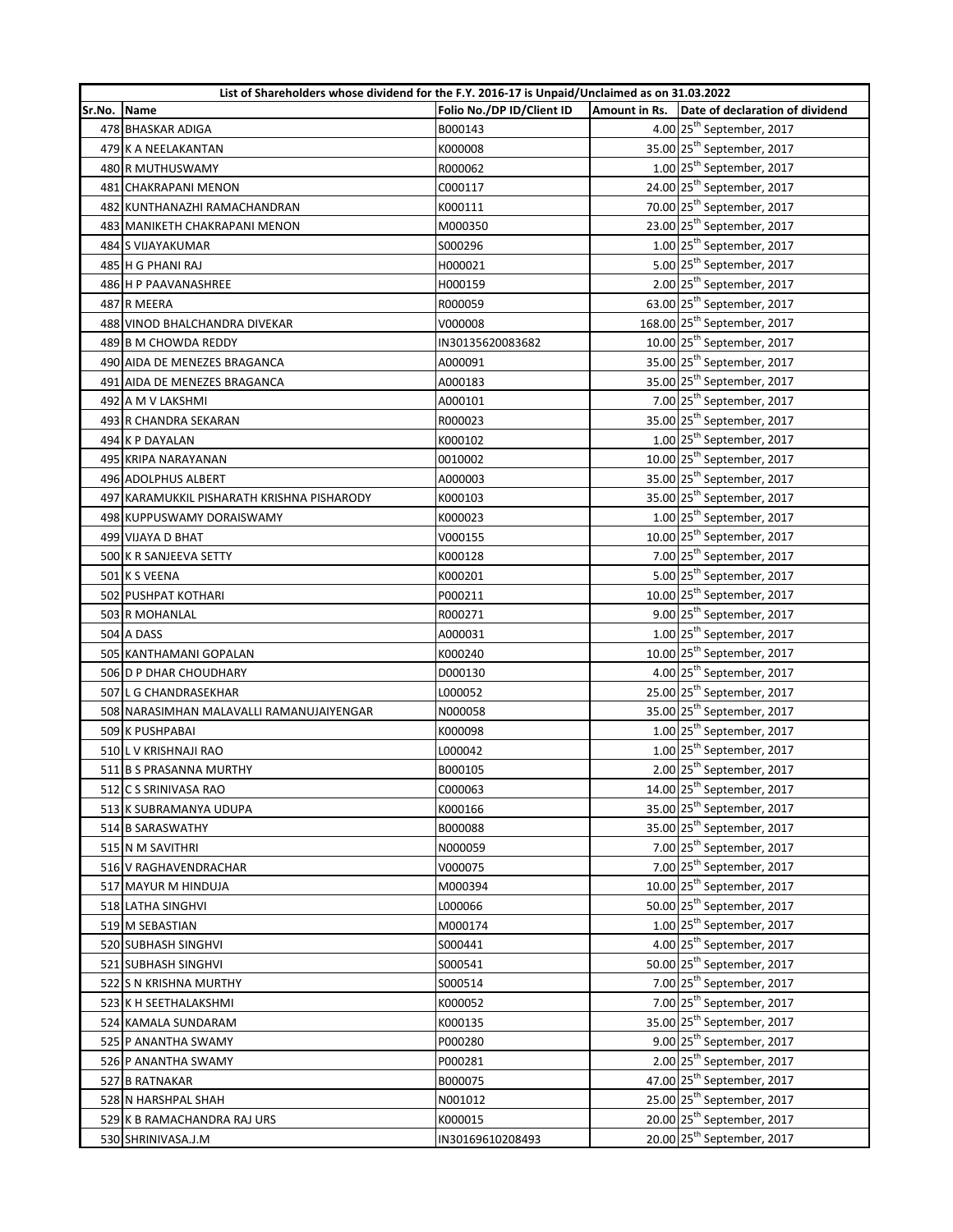|        | List of Shareholders whose dividend for the F.Y. 2016-17 is Unpaid/Unclaimed as on 31.03.2022 |                           |  |                                                 |  |
|--------|-----------------------------------------------------------------------------------------------|---------------------------|--|-------------------------------------------------|--|
| Sr.No. | Name                                                                                          | Folio No./DP ID/Client ID |  | Amount in Rs.   Date of declaration of dividend |  |
|        | 531 ARCHIE MASCARENHAS                                                                        | A000083                   |  | 161.00 25 <sup>th</sup> September, 2017         |  |
|        | 532 OSWALD ELLIS HERI                                                                         | 0000002                   |  | 20.00 25 <sup>th</sup> September, 2017          |  |
|        | 533 PEJAVAR SANJIVA RAO                                                                       | P000132                   |  | 16.00 25 <sup>th</sup> September, 2017          |  |
|        | 534 BELAGUR RANGANATH                                                                         | B000076                   |  | 10.00 25 <sup>th</sup> September, 2017          |  |
|        | 535 HARIHAR RANGANATHA RAO                                                                    | H000062                   |  | 18.00 25 <sup>th</sup> September, 2017          |  |
|        | 536 KRISHNA HANMANTRAO BENDIGERI                                                              | K000051                   |  | 35.00 25 <sup>th</sup> September, 2017          |  |
|        | 537 SHARADA BAI                                                                               | IN30192611368905          |  | 200.00 25 <sup>th</sup> September, 2017         |  |
|        | 538 K NARAYAN RAO                                                                             | K000089                   |  | 10.00 25 <sup>th</sup> September, 2017          |  |
|        | 539 MUPPAYYA NOORANDAYYA HIRAMATH                                                             | M000126                   |  | 35.00 25 <sup>th</sup> September, 2017          |  |
|        | 540 SUBRAMANI VISWANATHAN                                                                     | S000297                   |  | 35.00 25 <sup>th</sup> September, 2017          |  |
|        | 541 SUBRAMANI VISWANATHAN                                                                     | S000504                   |  | 15.00 25 <sup>th</sup> September, 2017          |  |
|        | 542 M PADMANABHAN                                                                             | M000137                   |  | 35.00 25 <sup>th</sup> September, 2017          |  |
|        | 543 NAMAKKAL VENKATARAMAN RAMANATHAN                                                          | N000098                   |  | 14.00 25 <sup>th</sup> September, 2017          |  |
|        | 544 J G KANNAPPAN                                                                             | J000033                   |  | 35.00 25 <sup>th</sup> September, 2017          |  |
|        | 545 K M SUNDARAM                                                                              | K000080                   |  | 40.00 25 <sup>th</sup> September, 2017          |  |
|        | 546 PERUMAL RAJAN                                                                             | P000117                   |  | 70.00 25 <sup>th</sup> September, 2017          |  |
|        | 547 RAJAM JAYARAM                                                                             | R000186                   |  | 70.00 25 <sup>th</sup> September, 2017          |  |
|        | 548 SMALL LOTS SERVICES LIMITED                                                               | S000349                   |  | 20.00 25 <sup>th</sup> September, 2017          |  |
|        | 549 O S RAMAMOORTHY                                                                           | IN30135640027984          |  | 35.00 25 <sup>th</sup> September, 2017          |  |
|        | 550 MARY FRANCES PATRICIA KOUWEN                                                              | M000051                   |  | 35.00 25 <sup>th</sup> September, 2017          |  |
|        | 551 BALEKUNDUR SRIDHAR ACHARYA                                                                | B000092                   |  | 35.00 25 <sup>th</sup> September, 2017          |  |
|        | 552 BANDI SURENDER NAIDU                                                                      | B000102                   |  | 105.00 25 <sup>th</sup> September, 2017         |  |
|        | 553 NALINI SRIDHAR ACHARYA                                                                    | N000082                   |  | 35.00 25 <sup>th</sup> September, 2017          |  |
|        | 554 PARTHASARATHY VARADARAJAN PULIYUR                                                         | P000142                   |  | 70.00 25 <sup>th</sup> September, 2017          |  |
|        | 555 NARASIMHA IYENGAR RAMASWAMI                                                               | N000037                   |  | 35.00 25 <sup>th</sup> September, 2017          |  |
|        | 556 THIRUPATHUR RANGANATHAM RUKMANI                                                           | T000031                   |  | 35.00 25 <sup>th</sup> September, 2017          |  |
|        | 557 BHUJANGARAO BALAJIRAO                                                                     | B000013                   |  | 35.00 25 <sup>th</sup> September, 2017          |  |
|        | 558 CHIVAKLA VENKATA SIVARAMA SARMA                                                           | C000020                   |  | 35.00 25 <sup>th</sup> September, 2017          |  |
|        | 559 KAVERY VISWANATHAN                                                                        | K000176                   |  | 15.00 25 <sup>th</sup> September, 2017          |  |
|        | 560 VELOO SANKARA PILLAY                                                                      | V000237                   |  | 70.00 25 <sup>th</sup> September, 2017          |  |
|        | 561 NARAYANASWAMY GOPALAN                                                                     | N000030                   |  | 70.00 25 <sup>th</sup> September, 2017          |  |
|        | 562 SOUTHERN INDIA DEPOSITORY SERVICES P LTD                                                  | S000522                   |  | 250.00 25 <sup>th</sup> September, 2017         |  |
|        | 563 P VENKATA RAO                                                                             | P000143                   |  | 40.00 25 <sup>th</sup> September, 2017          |  |
|        | 564 VATSALA VIVEKANATHAN                                                                      | V000093                   |  | 56.00 25 <sup>th</sup> September, 2017          |  |
|        | 565 BOLLAPRAGADA SURYANARAYANAMURTHY                                                          | B000090                   |  | 35.00 25 <sup>th</sup> September, 2017          |  |
|        | 566 SRINIVASAGOPALAN NARAYANAN                                                                | S000180                   |  | 70.00 25 <sup>th</sup> September, 2017          |  |
|        | 567 SAROJINI PANDURANGA ROW                                                                   | S000216                   |  | 35.00 25 <sup>th</sup> September, 2017          |  |
|        | 568 ARUN BEWOOR                                                                               | A000011                   |  | 70.00 25 <sup>th</sup> September, 2017          |  |
|        | 569 P VARADARAJEE                                                                             | P000138                   |  | 35.00 25 <sup>th</sup> September, 2017          |  |
|        | 570 RAGHAVAN RAMANUJAM                                                                        | R000106                   |  | 20.00 25 <sup>th</sup> September, 2017          |  |
|        | 571 R BALASUBRAMANIYAN                                                                        | R000219                   |  | 91.00 25 <sup>th</sup> September, 2017          |  |
|        | 572 SIVARAM RANGACHARI                                                                        | S000221                   |  | 70.00 25 <sup>th</sup> September, 2017          |  |
|        | 573 K VIJAYALAKSHMI                                                                           | K000172                   |  | 35.00 25 <sup>th</sup> September, 2017          |  |
|        | 574 RANI NARAYANAN                                                                            | R000075                   |  | 35.00 25 <sup>th</sup> September, 2017          |  |
|        | 575 ATHIPALLI PADMANABHAN                                                                     | A000115                   |  | 35.00 25 <sup>th</sup> September, 2017          |  |
|        | 576 MEDA SRINIVASULU                                                                          | M000168                   |  | 35.00 25 <sup>th</sup> September, 2017          |  |
|        | 577 RANGASAYEE RAMAKRISHNAN                                                                   | R000104                   |  | 35.00 25 <sup>th</sup> September, 2017          |  |
|        | 578 SARASWATHY R KRISHNAN                                                                     | S000240                   |  | 35.00 25 <sup>th</sup> September, 2017          |  |
|        | 579 PEER MOHAMED SEGU                                                                         | P000096                   |  | 35.00 25 <sup>th</sup> September, 2017          |  |
|        | 580 MANJPARA NARAYANASWAMY RAMAKRISHNAN                                                       | M000132                   |  | 47.00 25 <sup>th</sup> September, 2017          |  |
|        | 581 KANDOOR RANGASWAMY RAMANUJAM                                                              | K000126                   |  | 10.00 25 <sup>th</sup> September, 2017          |  |
|        | 582 ANANTHAKRISHNAN SIVARAMAKRISHNAN                                                          | A000135                   |  | 10.00 25 <sup>th</sup> September, 2017          |  |
|        | 583 DINDIGUL SUNDARAM KRISHNAMOORTHY                                                          | D000100                   |  | 10.00 25 <sup>th</sup> September, 2017          |  |
|        |                                                                                               |                           |  |                                                 |  |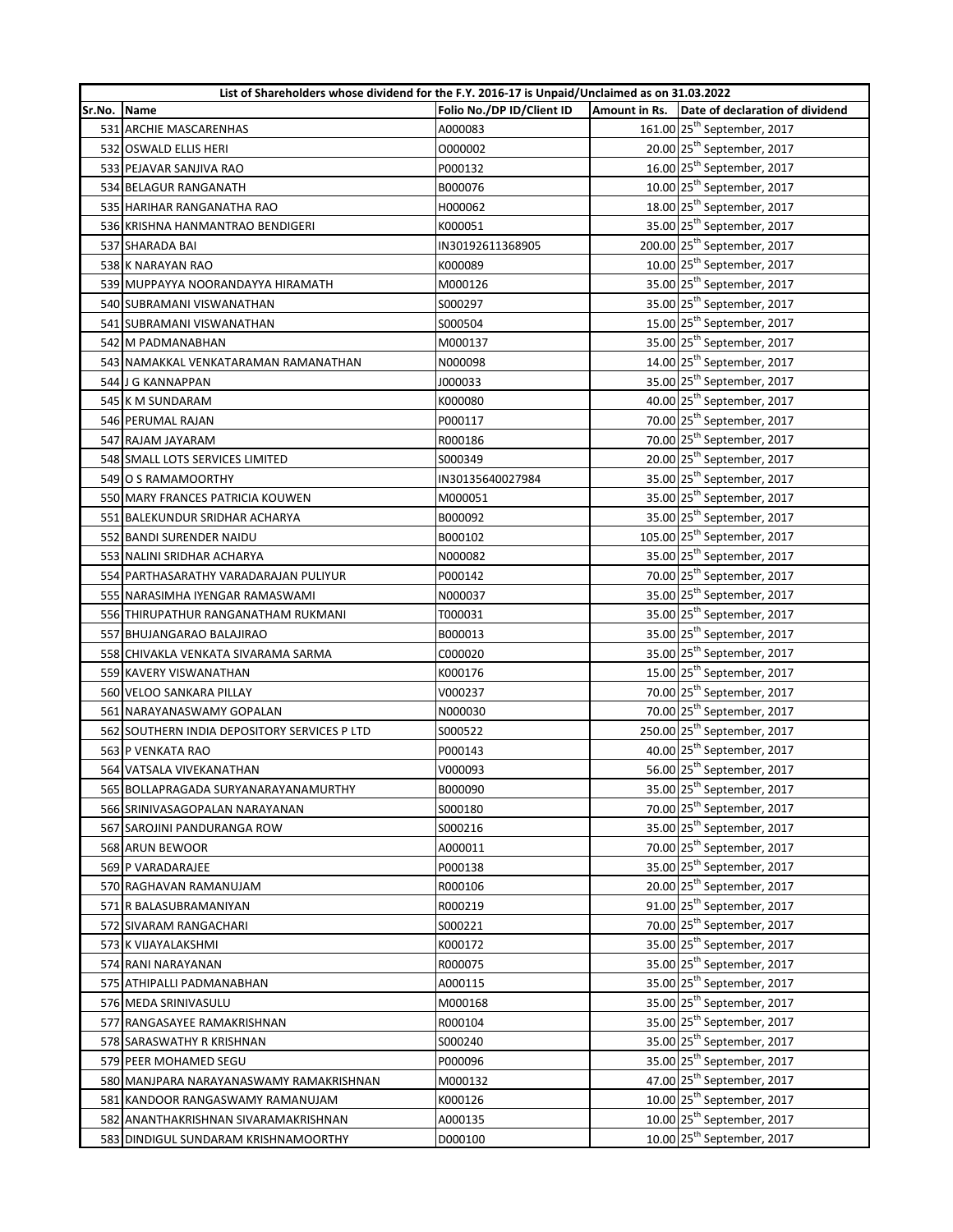|        | List of Shareholders whose dividend for the F.Y. 2016-17 is Unpaid/Unclaimed as on 31.03.2022 |                           |  |                                               |
|--------|-----------------------------------------------------------------------------------------------|---------------------------|--|-----------------------------------------------|
| Sr.No. | <b>Name</b>                                                                                   | Folio No./DP ID/Client ID |  | Amount in Rs. Date of declaration of dividend |
|        | 584 H P NAGARATHNAM                                                                           | H000051                   |  | 35.00 25 <sup>th</sup> September, 2017        |
|        | 585 K V BALASUBRAMANIAN IYER                                                                  | K000177                   |  | 5.00 25 <sup>th</sup> September, 2017         |
|        | 586 KAUSALYA                                                                                  | K000206                   |  | 35.00 25 <sup>th</sup> September, 2017        |
|        | 587 TIRUNINRAVUR TIRUVENGADAM MOKSHANANDAM                                                    | T000037                   |  | 35.00 25 <sup>th</sup> September, 2017        |
|        | 588 BAKTHAVACHALU BASKARAN                                                                    | B000006                   |  | 70.00 25 <sup>th</sup> September, 2017        |
|        | 589 V SWAMINATH                                                                               | V000141                   |  | 47.00 25 <sup>th</sup> September, 2017        |
|        | 590 SELVARAJ DANIEL                                                                           | \$000058                  |  | 70.00 25 <sup>th</sup> September, 2017        |
|        | 591 T K KRISHNAMOORTHY                                                                        | T000014                   |  | 210.00 25 <sup>th</sup> September, 2017       |
|        | 592 M LALITHA                                                                                 | M000390                   |  | 35.00 25 <sup>th</sup> September, 2017        |
|        | 593 NALLASIVANPILLAI GOMATHI NAYAGAM                                                          | N000032                   |  | 35.00 25 <sup>th</sup> September, 2017        |
|        | 594 SUDAL AIMUTHU PERIANAYAGAM A ARPUTHARAJ                                                   | S000204                   |  | 90.00 25 <sup>th</sup> September, 2017        |
|        | 595 BAGGIA MUDALIAR MATHAVAN                                                                  | B000054                   |  | 35.00 25 <sup>th</sup> September, 2017        |
|        | 596 E RUKMANI                                                                                 | E000008                   |  | 35.00 25 <sup>th</sup> September, 2017        |
|        | 597 M BALAKRISHNA KAMATH                                                                      | M000016                   |  | 35.00 25 <sup>th</sup> September, 2017        |
|        | 598 DHANASEKARAN. A                                                                           | IN30017510104679          |  | 50.00 25 <sup>th</sup> September, 2017        |
|        | 599 KADAMBI RAGHAVACHARI KANNAN                                                               | K000117                   |  | 70.00 25 <sup>th</sup> September, 2017        |
|        | 600 USHA KRISHNAN                                                                             | U000064                   |  | 119.00 25 <sup>th</sup> September, 2017       |
|        | 601 SATYAMANGALAM KRISHNA CHETTIAR MUTHU                                                      | S000120                   |  | 35.00 25 <sup>th</sup> September, 2017        |
|        | 602 CHANDRA VISWANATHAN                                                                       | C000067                   |  | 35.00 25 <sup>th</sup> September, 2017        |
|        | 603 V SRIRAM                                                                                  | V000244                   |  | 70.00 25 <sup>th</sup> September, 2017        |
|        | 604 M RAMANANDAN                                                                              | M000157                   |  | 70.00 25 <sup>th</sup> September, 2017        |
|        | 605 C P VISWANATHAN                                                                           | C000049                   |  | 35.00 25 <sup>th</sup> September, 2017        |
|        | 606 THEKKEMEPILLY NARAYANAN GOPALAN                                                           | T000024                   |  | 35.00 25 <sup>th</sup> September, 2017        |
|        | 607 S P RAMACHANDRAN                                                                          | S000419                   |  | 50.00 25 <sup>th</sup> September, 2017        |
|        | 608 KRISHNA PILLAI VASUDEVAN NAIR                                                             | K000105                   |  | 70.00 25 <sup>th</sup> September, 2017        |
|        | 609 ASHIS KUMAR DEY                                                                           | IN30125013837918          |  | 5.00 25 <sup>th</sup> September, 2017         |
|        | 610 MARTIN MORAES                                                                             | M000104                   |  | 35.00 25 <sup>th</sup> September, 2017        |
|        | 611 MORAES MARTIN                                                                             | M000106                   |  | 56.00 25 <sup>th</sup> September, 2017        |
|        | 612 RAMPRATAP SINGH                                                                           | R000124                   |  | 35.00 25 <sup>th</sup> September, 2017        |
|        | 613 SUNIL KUMAR THALIA                                                                        | S000693                   |  | 150.00 25 <sup>th</sup> September, 2017       |
|        | 614 BAIJNATH PRASAD                                                                           | B000067                   |  | 70.00 25 <sup>th</sup> September, 2017        |
|        | 615 JAWHAR RAM BARAI                                                                          | J000086                   |  | 35.00 25 <sup>th</sup> September, 2017        |
|        | 616 PADMA HALDER                                                                              | P000051                   |  | 35.00 25 <sup>th</sup> September, 2017        |
|        | 617 KRISHNA DUTTA                                                                             | 0050072                   |  | 2.00 25 <sup>th</sup> September, 2017         |
|        | 618 KRISHNA DEY                                                                               | 0050080                   |  | 2.00 25 <sup>th</sup> September, 2017         |
|        | 619 GORACHAND DEY                                                                             | 0050081                   |  | 2.00 25 <sup>th</sup> September, 2017         |
|        | 620 GUPI GHOSE                                                                                | G000023                   |  | 50.00 25 <sup>th</sup> September, 2017        |
|        | 621 GORA CHAND DEY                                                                            | G001005                   |  | 2.00 25 <sup>th</sup> September, 2017         |
|        | 622 RUPI GHOSE                                                                                | R000036                   |  | 50.00 25 <sup>th</sup> September, 2017        |
|        | 623 SAMARENDRA NARAYAN BASAK                                                                  | S000772                   |  | $1.00$ 25 <sup>th</sup> September, 2017       |
|        | 624 MONIMOY CHAKRABARTI                                                                       | 0050069                   |  | 35.00 25 <sup>th</sup> September, 2017        |
|        | 625 DHIRENDRA BHUSAN BOSE                                                                     | D000010                   |  | 35.00 25 <sup>th</sup> September, 2017        |
|        | 626 KARABI SEN                                                                                | K000375                   |  | $1.00$ $25th$ September, 2017                 |
|        | 627 MADHU SUDAN CHAKRAVARTI                                                                   | M000179                   |  | 25.00 25 <sup>th</sup> September, 2017        |
|        | 628 MUDIT K SARAF                                                                             | M000365                   |  | 10.00 25 <sup>th</sup> September, 2017        |
|        | 629 NIRMALA SEAL                                                                              | N000081                   |  | 35.00 25 <sup>th</sup> September, 2017        |
|        | 630 P L LADIA HUF                                                                             | 0050508                   |  | $1.00$ 25 <sup>th</sup> September, 2017       |
|        | 631 GOURI SEAL                                                                                | G000093                   |  | 10.00 25 <sup>th</sup> September, 2017        |
|        | 632 KANTA DEVI PUROHIT                                                                        | K001009                   |  | $1.00$ 25 <sup>th</sup> September, 2017       |
|        | 633 KANTA DEVI PUROHIT                                                                        | K001010                   |  | $1.00$ 25 <sup>th</sup> September, 2017       |
|        | 634 MAYA RANI BARMAN                                                                          | M000158                   |  | 114.00 25 <sup>th</sup> September, 2017       |
|        | 635 KESHAB CHANDRA GURU                                                                       | K000020                   |  | 35.00 25 <sup>th</sup> September, 2017        |
|        | 636 MONORANJAN CHOWDHURY                                                                      | M000022                   |  | 35.00 25 <sup>th</sup> September, 2017        |
|        |                                                                                               |                           |  |                                               |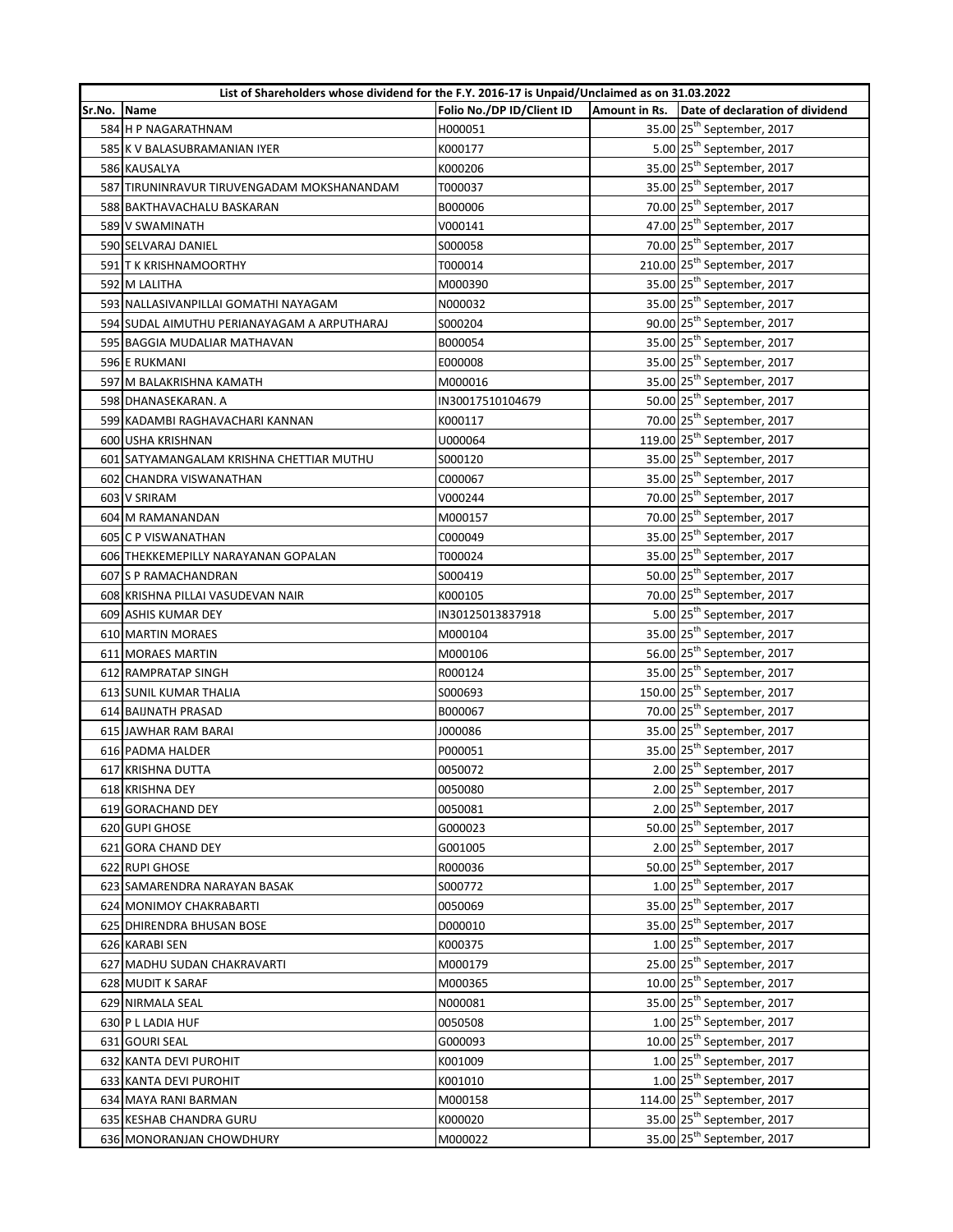| List of Shareholders whose dividend for the F.Y. 2016-17 is Unpaid/Unclaimed as on 31.03.2022 |                              |                           |  |                                               |  |
|-----------------------------------------------------------------------------------------------|------------------------------|---------------------------|--|-----------------------------------------------|--|
| Sr.No.                                                                                        | Name                         | Folio No./DP ID/Client ID |  | Amount in Rs. Date of declaration of dividend |  |
|                                                                                               | 637 OTHBERT D SOUZA          | 0000001                   |  | 35.00 25 <sup>th</sup> September, 2017        |  |
|                                                                                               | 638 PRANAB KUMAR DUTT        | P001014                   |  | $1.00$ 25 <sup>th</sup> September, 2017       |  |
|                                                                                               | 639 SHELLY FEROZE BILIMORIA  | S000083                   |  | 70.00 25 <sup>th</sup> September, 2017        |  |
|                                                                                               | 640 ASIT BARAN GHOSH         | 0050181                   |  | $1.00$ $25th$ September, 2017                 |  |
|                                                                                               | 641 ASIT BARAN GHOSH         | 0050186                   |  | $1.00$ 25 <sup>th</sup> September, 2017       |  |
|                                                                                               | 642 ASIT BARAN GHOSH         | 0050188                   |  | $1.00$ 25 <sup>th</sup> September, 2017       |  |
|                                                                                               | 643 ASIT BARAN GHOSH         | 0050189                   |  | $1.00$ 25 <sup>th</sup> September, 2017       |  |
|                                                                                               | 644 ASIT BARAN GHOSH         | 0050190                   |  | $1.00$ 25 <sup>th</sup> September, 2017       |  |
|                                                                                               | 645 ASIT BARAN GHOSH         | 0050191                   |  | $1.00$ 25 <sup>th</sup> September, 2017       |  |
|                                                                                               | 646 ASIT BARAN GHOSH         | 0050192                   |  | $1.00$ 25 <sup>th</sup> September, 2017       |  |
|                                                                                               | 647 ASIT BARAN GHOSH         | 0050193                   |  | $1.00$ 25 <sup>th</sup> September, 2017       |  |
|                                                                                               | 648 ASIT BARAN GHOSH         | 0050204                   |  | $1.00$ 25 <sup>th</sup> September, 2017       |  |
|                                                                                               | 649 ASIT BARAN GHOSH         | 0050205                   |  | $1.00$ 25 <sup>th</sup> September, 2017       |  |
|                                                                                               | 650 ASIT BARAN GHOSH         | 0050272                   |  | $1.00$ 25 <sup>th</sup> September, 2017       |  |
|                                                                                               | 651 ASIT BARAN GHOSH         | 0050273                   |  | $1.00$ 25 <sup>th</sup> September, 2017       |  |
|                                                                                               | 652 ASIT BARAN GHOSH         | 0050274                   |  | $1.00$ 25 <sup>th</sup> September, 2017       |  |
|                                                                                               | 653 ASIT BARAN GHOSH         | 0050275                   |  | $1.00$ 25 <sup>th</sup> September, 2017       |  |
|                                                                                               | 654 ASIT BARAN GHOSH         | 0050279                   |  | $1.00$ 25 <sup>th</sup> September, 2017       |  |
|                                                                                               | 655 ASIT BARAN GHOSH         | 0050276                   |  | $1.00$ 25 <sup>th</sup> September, 2017       |  |
|                                                                                               | 656 ASIT BARAN GHOSH         | 0050277                   |  | $1.00$ 25 <sup>th</sup> September, 2017       |  |
|                                                                                               | 657 ASIT BARAN GHOSH         | 0050278                   |  | $1.00$ 25 <sup>th</sup> September, 2017       |  |
|                                                                                               | 658 RIA GHOSH                | 0050418                   |  | $1.00$ 25 <sup>th</sup> September, 2017       |  |
|                                                                                               | 659 RIA GHOSH                | 0050419                   |  | $1.00$ 25 <sup>th</sup> September, 2017       |  |
|                                                                                               | 660 RIA GHOSH                | 0050421                   |  | $1.00$ 25 <sup>th</sup> September, 2017       |  |
|                                                                                               | 661 RIA GHOSH                | 0050422                   |  | $1.00$ 25 <sup>th</sup> September, 2017       |  |
|                                                                                               | 662 RIA GHOSH                | 0050423                   |  | $1.00$ 25 <sup>th</sup> September, 2017       |  |
|                                                                                               | 663 RIA GHOSH                | 0050425                   |  | $1.00$ 25 <sup>th</sup> September, 2017       |  |
|                                                                                               | 664 RIA GHOSH                | 0050427                   |  | 1.00 25 <sup>th</sup> September, 2017         |  |
|                                                                                               | 665 RIA GHOSH                | 0050429                   |  | $1.00$ 25 <sup>th</sup> September, 2017       |  |
|                                                                                               | 666 RIA GHOSH                | 0050430                   |  | $1.00$ 25 <sup>th</sup> September, 2017       |  |
|                                                                                               | 667 RIA GHOSH                | 0050432                   |  | $1.00$ 25 <sup>th</sup> September, 2017       |  |
|                                                                                               | 668 RIA GHOSH                | 0050433                   |  | $1.00$ 25 <sup>th</sup> September, 2017       |  |
|                                                                                               | 669 RIA GHOSH                | 0050434                   |  | $1.00$ 25 <sup>th</sup> September, 2017       |  |
|                                                                                               | 670 ASHIT BARAN GHOSH        | 0050448                   |  | $1.00$ 25 <sup>th</sup> September, 2017       |  |
|                                                                                               | 671 ASHIT BARAN GHOSH        | 0050449                   |  | $1.00$ $25^{\text{th}}$ September, 2017       |  |
|                                                                                               | 672 ASHIT BARAN GHOSH        | 0050450                   |  | $1.00$ 25 <sup>th</sup> September, 2017       |  |
|                                                                                               | 673 ASHIT BARAN GHOSH        | 0050462                   |  | $1.00$ 25 <sup>th</sup> September, 2017       |  |
|                                                                                               | <b>674 ASHIT BARAN GHOSH</b> | 0050463                   |  | $1.00$ 25 <sup>th</sup> September, 2017       |  |
|                                                                                               | 675 ASHIT BARAN GHOSH        | 0050488                   |  | $1.00$ 25 <sup>th</sup> September, 2017       |  |
|                                                                                               | 676 ASHIT BARAN GHOSH        | 0050485                   |  | $1.00$ 25 <sup>th</sup> September, 2017       |  |
|                                                                                               | 677 ASHIT BARAN GHOSH        | 0050486                   |  | $1.00$ 25 <sup>th</sup> September, 2017       |  |
|                                                                                               | 678 ASHIT BARAN GHOSH        | 0050489                   |  | $1.00$ $25th$ September, 2017                 |  |
|                                                                                               | 679 ASHIT BARAN GHOSH        | 0050490                   |  | $1.00$ 25 <sup>th</sup> September, 2017       |  |
|                                                                                               | 680 ASHIT BARAN GHOSH        | 0050581                   |  | $1.00$ 25 <sup>th</sup> September, 2017       |  |
|                                                                                               | 681 ASHIT BARAN GHOSH        | 0050582                   |  | $1.00$ 25 <sup>th</sup> September, 2017       |  |
|                                                                                               | 682 ASHIT BARAN GHOSH        | 0050583                   |  | 1.00 25 <sup>th</sup> September, 2017         |  |
|                                                                                               | 683 RIA GHOSH                | 0050585                   |  | $1.00$ 25 <sup>th</sup> September, 2017       |  |
|                                                                                               | <b>684 ASHIT BARAN GHOSH</b> | 0050586                   |  | $1.00$ 25 <sup>th</sup> September, 2017       |  |
|                                                                                               | 685 RIA GHOSH                | 0050596                   |  | $1.00$ 25 <sup>th</sup> September, 2017       |  |
|                                                                                               | 686 RIA GHOSH                | 1250426                   |  | $1.00$ 25 <sup>th</sup> September, 2017       |  |
|                                                                                               | 687 RAMAN SHANKAR CHOWDHURY  | R000122                   |  | 35.00 25 <sup>th</sup> September, 2017        |  |
|                                                                                               | 688 TAPAN KUMAR SARKAR       | T000080                   |  | $1.00$ 25 <sup>th</sup> September, 2017       |  |
|                                                                                               | 689 DOMINIC EDWIN DSOUZA     | D000027                   |  | 35.00 25 <sup>th</sup> September, 2017        |  |
|                                                                                               |                              |                           |  |                                               |  |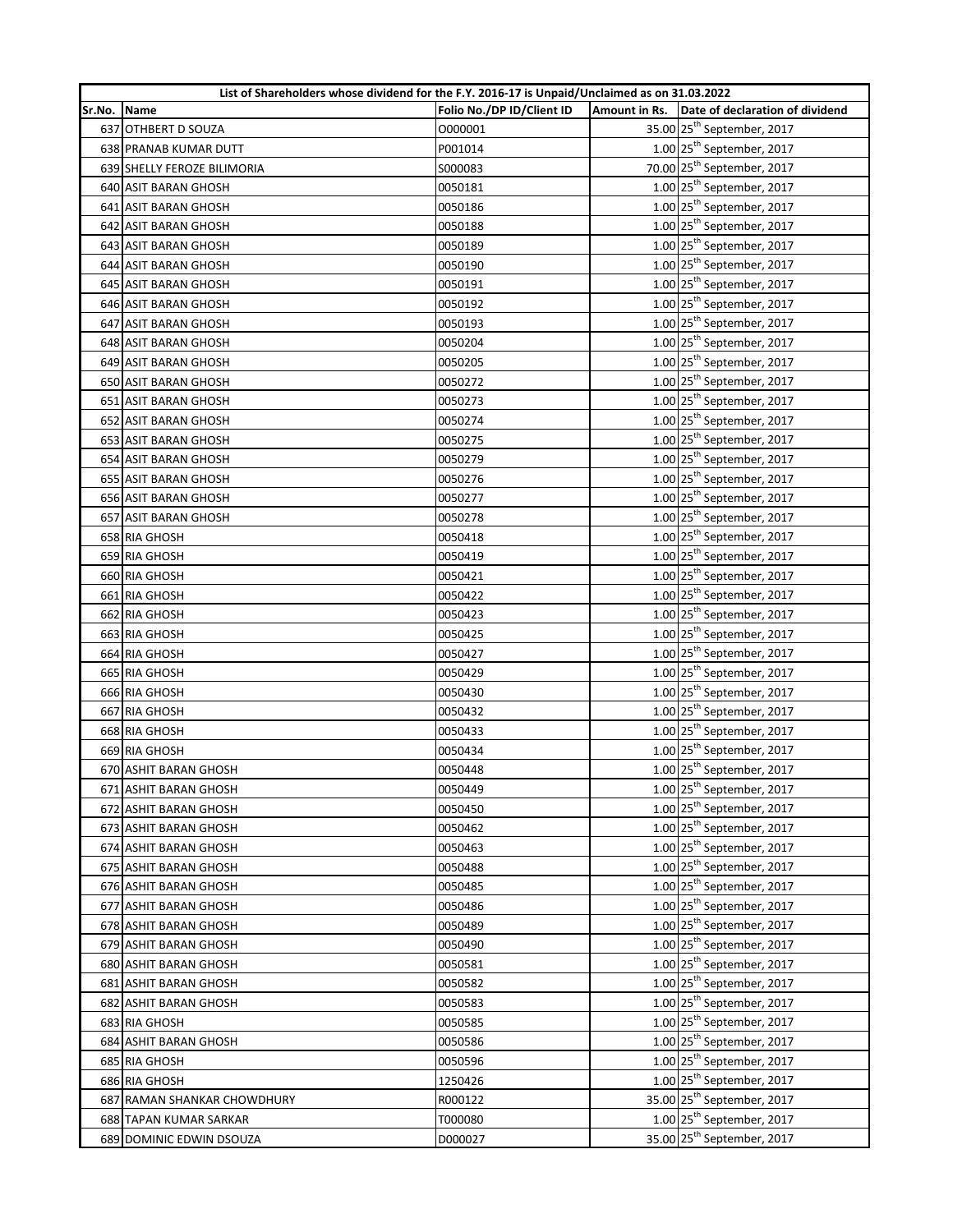| List of Shareholders whose dividend for the F.Y. 2016-17 is Unpaid/Unclaimed as on 31.03.2022 |                                             |                           |  |                                               |  |
|-----------------------------------------------------------------------------------------------|---------------------------------------------|---------------------------|--|-----------------------------------------------|--|
| Sr.No.                                                                                        | <b>Name</b>                                 | Folio No./DP ID/Client ID |  | Amount in Rs. Date of declaration of dividend |  |
|                                                                                               | 690 DOMINIC EDWIN DSOUZA                    | D000028                   |  | 35.00 25 <sup>th</sup> September, 2017        |  |
|                                                                                               | 691 MANJULA GUPTA                           | M000054                   |  | 150.00 25 <sup>th</sup> September, 2017       |  |
|                                                                                               | 692 ASOKE CHANDRA BANERJEE                  | A000024                   |  | 35.00 25 <sup>th</sup> September, 2017        |  |
|                                                                                               | 693 SHEELA GUPTA                            | S000373                   |  | 15.00 25 <sup>th</sup> September, 2017        |  |
|                                                                                               | 694 DHARMUDHAR SHAHU                        | D000097                   |  | 35.00 25 <sup>th</sup> September, 2017        |  |
|                                                                                               | 695 HARBHAJAN SINGH                         | H000066                   |  | 70.00 25 <sup>th</sup> September, 2017        |  |
|                                                                                               | 696 ARUN BHUSAN MUKHERJEE                   | A000291                   |  | 15.00 25 <sup>th</sup> September, 2017        |  |
|                                                                                               | 697 SAKTI PRASAD GHOSH                      | S000208                   |  | 35.00 25 <sup>th</sup> September, 2017        |  |
|                                                                                               | 698 UMESH CHANDRA CHOSH                     | U000002                   |  | 154.00 25 <sup>th</sup> September, 2017       |  |
|                                                                                               | 699 ARATI MUKHERJEE                         | A000082                   |  | 35.00 25 <sup>th</sup> September, 2017        |  |
|                                                                                               | 700 KRISHNA SEN GUPTA                       | K000147                   |  | 10.00 25 <sup>th</sup> September, 2017        |  |
|                                                                                               | 701 SUNANDA MANNA                           | S000746                   |  | 2.00 25 <sup>th</sup> September, 2017         |  |
|                                                                                               | 702 ATISH KUMAR SEN                         | A000184                   |  | 10.00 25 <sup>th</sup> September, 2017        |  |
|                                                                                               | 703 GOPALAKRISHNAN DORAISWAMI               | G000019                   |  | 112.00 25 <sup>th</sup> September, 2017       |  |
|                                                                                               | 704 GEETA SEN                               | G000098                   |  | 10.00 25 <sup>th</sup> September, 2017        |  |
|                                                                                               | 705 IRA MAZUMDAR                            | 1000012                   |  | 140.00 25 <sup>th</sup> September, 2017       |  |
|                                                                                               | 706 DEBASISH ADAK                           | IN30125010275936          |  | $1.00$ 25 <sup>th</sup> September, 2017       |  |
|                                                                                               | 707 MANJU BHUSAN DUTTA                      | M000013                   |  | 140.00 25 <sup>th</sup> September, 2017       |  |
|                                                                                               | 708 SHEFALI DUTTA                           | S000059                   |  | 35.00 25 <sup>th</sup> September, 2017        |  |
|                                                                                               | <b>709 SRIKANTA SEN</b>                     | 0050065                   |  | 5.00 25 <sup>th</sup> September, 2017         |  |
|                                                                                               | 710 ANIMESH CHANDRA BASU                    | A000237                   |  | 35.00 25 <sup>th</sup> September, 2017        |  |
|                                                                                               | 711 ANIMA DAS                               | A000202                   |  | 35.00 25 <sup>th</sup> September, 2017        |  |
|                                                                                               | 712 SACHINDRA NATH GHOSHAL                  | S000189                   |  | 35.00 25 <sup>th</sup> September, 2017        |  |
|                                                                                               | 713 NARESH CHANDRA RAY                      | N000018                   |  | 40.00 25 <sup>th</sup> September, 2017        |  |
|                                                                                               | 714 KAMAL KUMAR MUKHERJEE                   | 0050111                   |  | $1.00$ 25 <sup>th</sup> September, 2017       |  |
|                                                                                               | 715 ABHISHEK BOSE                           | 0010016                   |  | 25.00 25 <sup>th</sup> September, 2017        |  |
|                                                                                               | 716 MADHAB CHANDRA MITRA                    | M000033                   |  | 35.00 25 <sup>th</sup> September, 2017        |  |
|                                                                                               | 717 PRATAP NARAYAN KAPOOR                   | P000165                   |  | 20.00 25 <sup>th</sup> September, 2017        |  |
|                                                                                               | 718 ARUNA G DAGA                            | A000416                   |  | $1.00$ 25 <sup>th</sup> September, 2017       |  |
|                                                                                               | 719 KUSUM AGARWAL                           | K000231                   |  | 25.00 25 <sup>th</sup> September, 2017        |  |
|                                                                                               | 720 TUSHAR KANTI GHOSH                      | T000013                   |  | 35.00 25 <sup>th</sup> September, 2017        |  |
|                                                                                               | 721 MENA MORAES                             | M000103                   |  | 35.00 25 <sup>th</sup> September, 2017        |  |
|                                                                                               | 722 BARIN DAS GUPTA                         | B000022                   |  | 35.00 25 <sup>th</sup> September, 2017        |  |
|                                                                                               | 723 INDIRA BANERJEE                         | IN30036020095481          |  | 35.00 25 <sup>th</sup> September, 2017        |  |
|                                                                                               | 724 SIPRA SEAL                              | S000259                   |  | 14.00 25 <sup>th</sup> September, 2017        |  |
|                                                                                               | 725 PRABHAKAR SHAH                          | P000257                   |  | 100.00 25 <sup>th</sup> September, 2017       |  |
|                                                                                               | 726 DILIP KUMAR SAHA                        | 0050018                   |  | $1.00$ 25 <sup>th</sup> September, 2017       |  |
|                                                                                               | 727 PUSKAR BASU                             | P000011                   |  | 35.00 25 <sup>th</sup> September, 2017        |  |
|                                                                                               |                                             | P000073                   |  | 35.00 25 <sup>th</sup> September, 2017        |  |
|                                                                                               | 728 PRABHAT KUMAR KUNDU<br>729 ASHIS SARKAR |                           |  | $1.00$ 25 <sup>th</sup> September, 2017       |  |
|                                                                                               |                                             | 0050170                   |  | $1.00$ 25 <sup>th</sup> September, 2017       |  |
|                                                                                               | 730 RAM PRAKASH SINGHANIA                   | R000430                   |  | $1.00$ 25 <sup>th</sup> September, 2017       |  |
|                                                                                               | 731 SUPRAKASH TALUKDAR                      | 0050545                   |  | $1.00$ $25th$ September, 2017                 |  |
|                                                                                               | 732 SUPRAKASH TALUKDAR                      | 0050731                   |  |                                               |  |
|                                                                                               | 733 SUDHA RANI BASU                         | IN30026310017204          |  | $1.00$ 25 <sup>th</sup> September, 2017       |  |
|                                                                                               | 734 AVRA GANGULY                            | 0050538                   |  | 70.00 25 <sup>th</sup> September, 2017        |  |
|                                                                                               | 735 RINA KARMAKAR                           | 0050230                   |  | $1.00$ 25 <sup>th</sup> September, 2017       |  |
|                                                                                               | 736 KOUSHIK KARMARKAR                       | 0050519                   |  | $1.00$ 25 <sup>th</sup> September, 2017       |  |
|                                                                                               | 737 SUBHASHCHANDRA PAL                      | 0050520                   |  | $1.00$ 25 <sup>th</sup> September, 2017       |  |
|                                                                                               | 738 RAJKUMAR SEN                            | 0050078                   |  | $1.00$ 25 <sup>th</sup> September, 2017       |  |
|                                                                                               | 739 GANESH CHANDRA PAUL                     | G000017                   |  | 10.00 25 <sup>th</sup> September, 2017        |  |
|                                                                                               | 740 SAMBIT DEY                              | IN30125028113551          |  | $1.00$ 25 <sup>th</sup> September, 2017       |  |
|                                                                                               | 741 MONISHA DANIEL                          | M000305                   |  | 140.00 25 <sup>th</sup> September, 2017       |  |
|                                                                                               | 742 SOVA PAL                                | S000751                   |  | 5.00 25 <sup>th</sup> September, 2017         |  |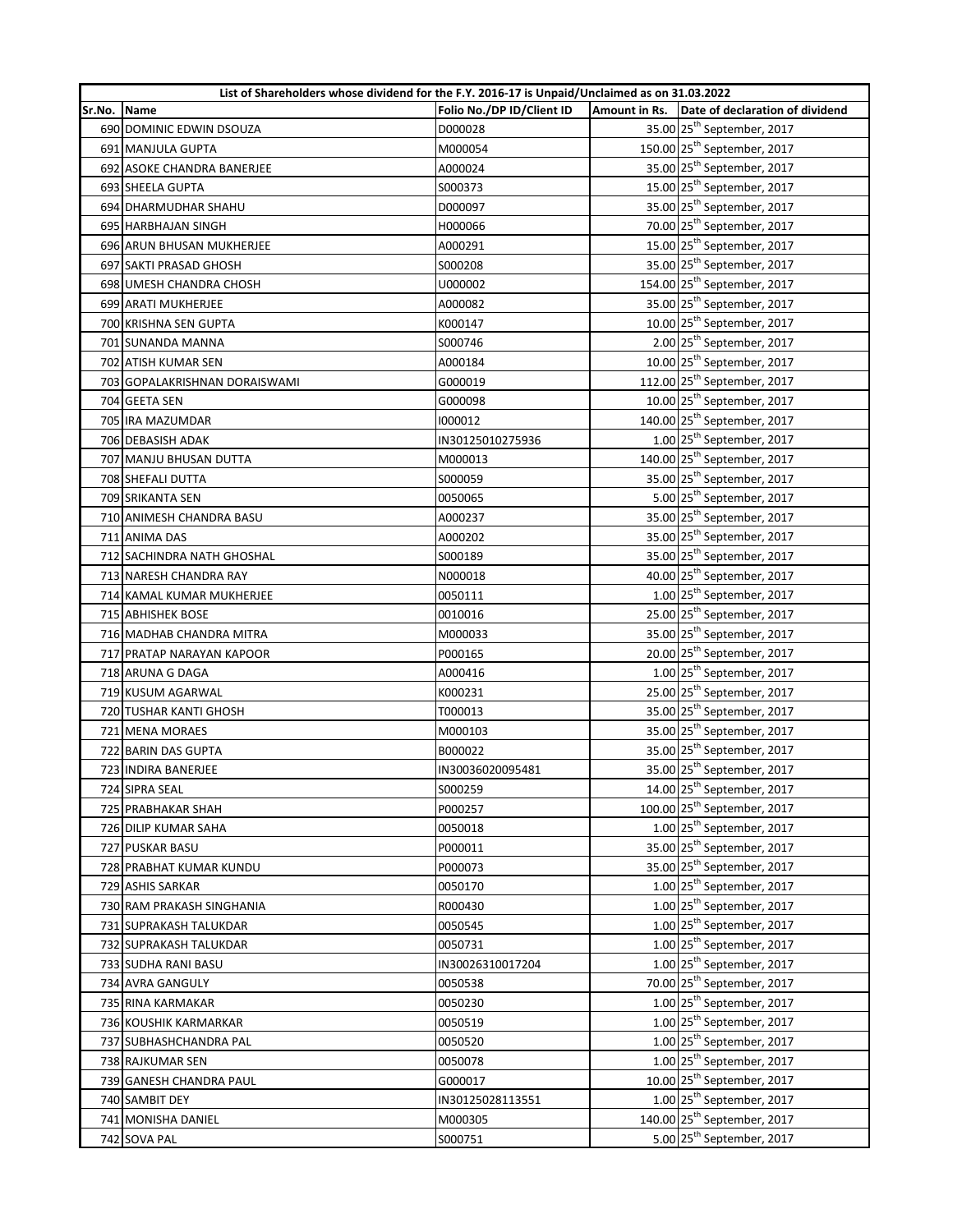| List of Shareholders whose dividend for the F.Y. 2016-17 is Unpaid/Unclaimed as on 31.03.2022 |                            |                           |                      |                                         |  |
|-----------------------------------------------------------------------------------------------|----------------------------|---------------------------|----------------------|-----------------------------------------|--|
| Sr.No.                                                                                        | Name                       | Folio No./DP ID/Client ID | <b>Amount in Rs.</b> | Date of declaration of dividend         |  |
|                                                                                               | 743 SATYA NARAYAN PAL      | S000752                   |                      | $1.00$ 25 <sup>th</sup> September, 2017 |  |
|                                                                                               | 744 DEBASISH PAN           | 0050104                   |                      | $1.00$ 25 <sup>th</sup> September, 2017 |  |
|                                                                                               | 745 DEBASISH PAN           | 0050105                   |                      | $1.00$ 25 <sup>th</sup> September, 2017 |  |
|                                                                                               | 746 DEBASISH PAN           | 0050106                   |                      | $1.00$ 25 <sup>th</sup> September, 2017 |  |
|                                                                                               | 747 DEBASISH PAN           | 0050107                   |                      | $1.00$ 25 <sup>th</sup> September, 2017 |  |
|                                                                                               | 748 DEBASISH PAN           | 0050108                   |                      | $1.00$ 25 <sup>th</sup> September, 2017 |  |
|                                                                                               | 749 DEBASISH PAN           | 0050109                   |                      | $1.00$ 25 <sup>th</sup> September, 2017 |  |
|                                                                                               | 750 DEBASISH PAN           | 0050177                   |                      | $1.00$ 25 <sup>th</sup> September, 2017 |  |
|                                                                                               | 751 DEBASISH PAN           | 0050178                   |                      | $1.00$ 25 <sup>th</sup> September, 2017 |  |
|                                                                                               | 752 DEBASISH PAN           | 0050179                   |                      | $1.00$ 25 <sup>th</sup> September, 2017 |  |
|                                                                                               | 753 DEBASISH PAN           | 0050180                   |                      | 1.00 25 <sup>th</sup> September, 2017   |  |
|                                                                                               | 754 DEBASISH PAN           | 0050182                   |                      | $1.00$ 25 <sup>th</sup> September, 2017 |  |
|                                                                                               | 755 DEBASISH PAN           | 0050183                   |                      | $1.00$ 25 <sup>th</sup> September, 2017 |  |
|                                                                                               | 756 DEBASISH PAN           | 0050184                   |                      | $1.00$ 25 <sup>th</sup> September, 2017 |  |
|                                                                                               | 757 DEBASISH PAN           | 0050185                   |                      | $1.00$ 25 <sup>th</sup> September, 2017 |  |
|                                                                                               | 758 BIDYUT KUMAR GHOSH     | 0050194                   |                      | $1.00$ 25 <sup>th</sup> September, 2017 |  |
|                                                                                               | 759 BIDYUT KUMAR GHOSH     | 0050195                   |                      | $1.00$ 25 <sup>th</sup> September, 2017 |  |
|                                                                                               | 760 BIDYUT KUMAR GHOSH     | 0050196                   |                      | $1.00$ $25th$ September, 2017           |  |
|                                                                                               | 761 BIDYUT KUMAR GHOSH     | 0050197                   |                      | $1.00$ 25 <sup>th</sup> September, 2017 |  |
|                                                                                               | 762 DEBASISH PAN           | 0050201                   |                      | $1.00$ 25 <sup>th</sup> September, 2017 |  |
|                                                                                               | 763 BIDYUT KUMAR GHOSH     | 0050198                   |                      | $1.00$ 25 <sup>th</sup> September, 2017 |  |
|                                                                                               | 764 DEBASISH PAN           | 0050199                   |                      | $1.00$ 25 <sup>th</sup> September, 2017 |  |
|                                                                                               | 765 DEBASISH PAN           | 0050200                   |                      | $1.00$ 25 <sup>th</sup> September, 2017 |  |
|                                                                                               | 766 DEBASISH PAN           | 0050202                   |                      | 1.00 25 <sup>th</sup> September, 2017   |  |
|                                                                                               | 767 BIDYUT KUMAR GHOSH     | 0050206                   |                      | $1.00$ 25 <sup>th</sup> September, 2017 |  |
|                                                                                               | 768 ALPANA CHAKRABORTTY    | 0050211                   |                      | $1.00$ 25 <sup>th</sup> September, 2017 |  |
|                                                                                               | 769 BIDYUT KUMAR GHOSH     | 0050265                   |                      | $1.00$ 25 <sup>th</sup> September, 2017 |  |
|                                                                                               | 770 BIDYUT KUMAR GHOSH     | 0050266                   |                      | $1.00$ 25 <sup>th</sup> September, 2017 |  |
|                                                                                               | 771 BIDYUT KUMAR GHOSH     | 0050267                   |                      | $1.00$ 25 <sup>th</sup> September, 2017 |  |
|                                                                                               | 772 BIDYUT KUMAR GHOSH     | 0050268                   |                      | $1.00$ 25 <sup>th</sup> September, 2017 |  |
|                                                                                               | 773 BIDYUT KUMAR GHOSH     | 0050269                   |                      | $1.00$ 25 <sup>th</sup> September, 2017 |  |
|                                                                                               | 774 BIDYUT KUMAR GHOSH     | 0050270                   |                      | $1.00$ 25 <sup>th</sup> September, 2017 |  |
|                                                                                               | 775 BIDYUT KUMAR GHOSH     | 0050271                   |                      | $1.00$ 25 <sup>th</sup> September, 2017 |  |
|                                                                                               | 776 BISWANATH GHOSH        | 0050280                   |                      | $1.00$ 25 <sup>th</sup> September, 2017 |  |
|                                                                                               | 777 BISWANATH GHOSH        | 0050281                   |                      | 1.00 25 <sup>th</sup> September, 2017   |  |
|                                                                                               | 778 BISWANATH GHOSH        | 0050282                   |                      | $1.00$ 25 <sup>th</sup> September, 2017 |  |
|                                                                                               | 779 BISWANATH GHOSH        | 0050283                   |                      | $1.00$ 25 <sup>th</sup> September, 2017 |  |
|                                                                                               | 780 BISWANATH GHOSH        | 0050284                   |                      | $1.00$ 25 <sup>th</sup> September, 2017 |  |
|                                                                                               | 781 BISWANATH GHOSH        | 0050285                   |                      | $1.00$ 25 <sup>th</sup> September, 2017 |  |
|                                                                                               | 782 BISWANATH GHOSH        | 0050286                   |                      | $1.00$ 25 <sup>th</sup> September, 2017 |  |
|                                                                                               | 783 BISWANATH GHOSH        | 0050287                   |                      | $1.00$ 25 <sup>th</sup> September, 2017 |  |
|                                                                                               | <b>784 BISWANATH GHOSH</b> | 0050288                   |                      | $1.00$ 25 <sup>th</sup> September, 2017 |  |
|                                                                                               | 785 TAPAS KUMAR PAN        | 0050292                   |                      | $1.00$ 25 <sup>th</sup> September, 2017 |  |
|                                                                                               | 786 BISWANATH GHOSH        | 0050289                   |                      | $1.00$ 25 <sup>th</sup> September, 2017 |  |
|                                                                                               | 787 TAPAS KUMAR PAN        | 0050290                   |                      | $1.00$ 25 <sup>th</sup> September, 2017 |  |
|                                                                                               | 788 TAPAS KUMAR PAN        | 0050291                   |                      | $1.00$ 25 <sup>th</sup> September, 2017 |  |
|                                                                                               | 789 TAPAS KUMAR GHOSH      | 0050293                   |                      | $1.00$ 25 <sup>th</sup> September, 2017 |  |
|                                                                                               | 790 TAPAS KUMAR PAN        | 0050294                   |                      | $1.00$ 25 <sup>th</sup> September, 2017 |  |
|                                                                                               | 791 TAPAS KUMAR PAN        | 0050295                   |                      | 1.00 25 <sup>th</sup> September, 2017   |  |
|                                                                                               | 792 TAPAS KUMAR PAN        | 0050296                   |                      | $1.00$ 25 <sup>th</sup> September, 2017 |  |
|                                                                                               | 793 TAPAS KUMAR PAN        | 0050297                   |                      | $1.00$ 25 <sup>th</sup> September, 2017 |  |
|                                                                                               | 794 BIDYUT KUMAR GHOSH     | 0050298                   |                      | $1.00$ 25 <sup>th</sup> September, 2017 |  |
|                                                                                               | 795 BIDYUT KUMAR GHOSH     | 0050299                   |                      | 1.00 25 <sup>th</sup> September, 2017   |  |
|                                                                                               |                            |                           |                      |                                         |  |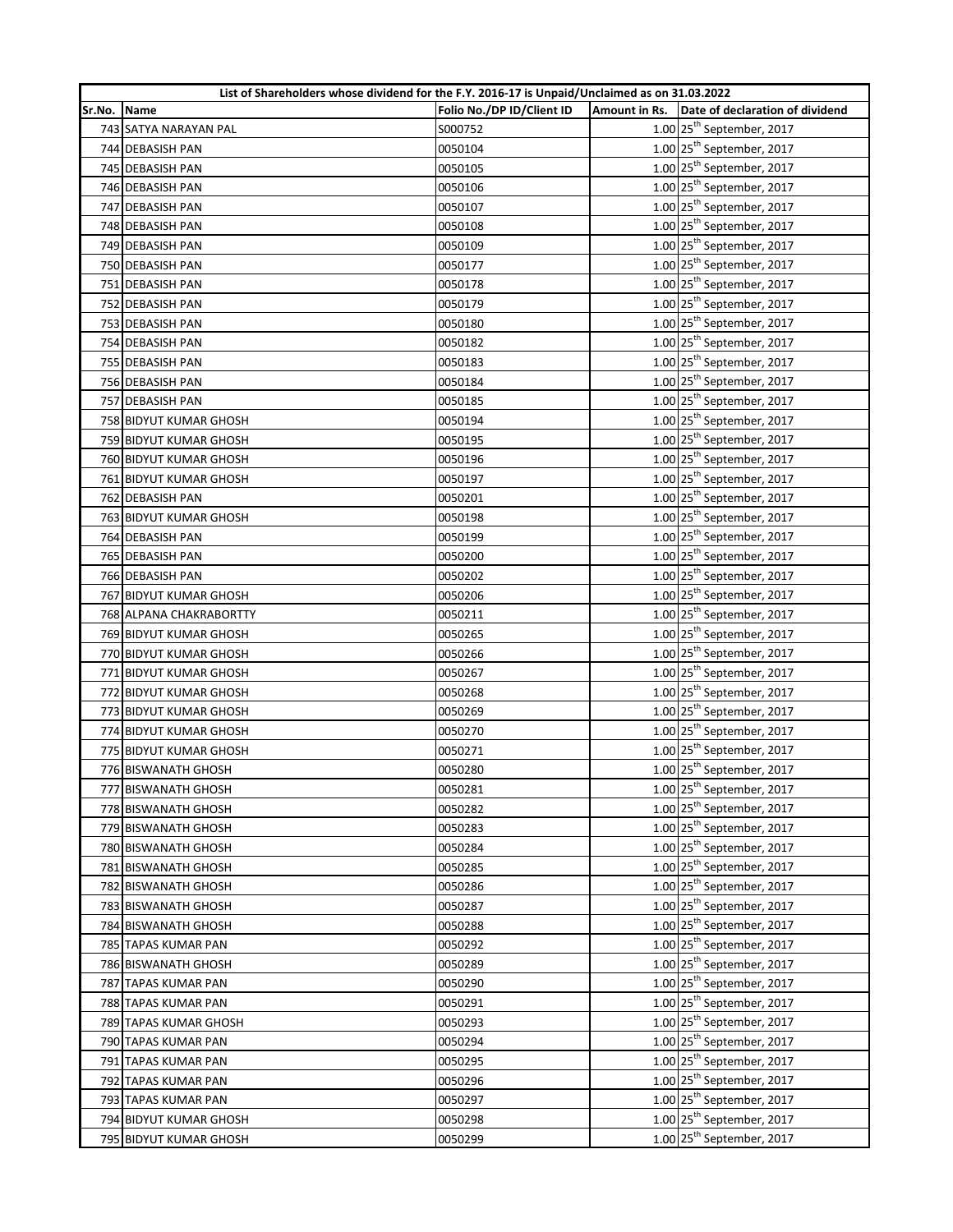| List of Shareholders whose dividend for the F.Y. 2016-17 is Unpaid/Unclaimed as on 31.03.2022 |                             |                           |               |                                         |  |
|-----------------------------------------------------------------------------------------------|-----------------------------|---------------------------|---------------|-----------------------------------------|--|
| Sr.No.                                                                                        | Name                        | Folio No./DP ID/Client ID | Amount in Rs. | Date of declaration of dividend         |  |
|                                                                                               | 796 BIDYUT KUMAR GHOSH      | 0050300                   |               | $1.00$ 25 <sup>th</sup> September, 2017 |  |
|                                                                                               | 797 BIDYUT KUMAR GHOSH      | 0050301                   |               | $1.00$ 25 <sup>th</sup> September, 2017 |  |
|                                                                                               | 798 BIDYUT KUMAR GHOSH      | 0050302                   |               | $1.00$ 25 <sup>th</sup> September, 2017 |  |
|                                                                                               | 799 BIDYUT KUMAR GHOSH      | 0050303                   |               | $1.00$ 25 <sup>th</sup> September, 2017 |  |
|                                                                                               | 800 BIDYUT KUMAR GHOSH      | 0050304                   |               | $1.00$ 25 <sup>th</sup> September, 2017 |  |
|                                                                                               | 801 ALPANA CHAKRABORTTY     | 0050344                   |               | 1.00 25 <sup>th</sup> September, 2017   |  |
|                                                                                               | 802 ALPANA CHAKRABORTTY     | 0050417                   |               | $1.00$ 25 <sup>th</sup> September, 2017 |  |
|                                                                                               | 803 ALPANA CHAKRABORTTY     | 0050435                   |               | $1.00$ 25 <sup>th</sup> September, 2017 |  |
|                                                                                               | 804 ALPANA CHAKRABORTTY     | 0050436                   |               | $1.00$ 25 <sup>th</sup> September, 2017 |  |
|                                                                                               | 805 ALPANA CHAKRABORTTY     | 0050437                   |               | $1.00$ 25 <sup>th</sup> September, 2017 |  |
|                                                                                               | 806 ALPANA CHAKRABORTTY     | 0050438                   |               | $1.00$ 25 <sup>th</sup> September, 2017 |  |
|                                                                                               | 807 ALPANA CHAKRABORTY      | 0050439                   |               | $1.00$ 25 <sup>th</sup> September, 2017 |  |
|                                                                                               | 808 ALPANA CHAKRABORTTY     | 0050440                   |               | $1.00$ 25 <sup>th</sup> September, 2017 |  |
|                                                                                               | 809 ALPANA CHAKRABORTTY     | 0050445                   |               | $1.00$ 25 <sup>th</sup> September, 2017 |  |
|                                                                                               | 810 ALPANA CHAKRABORTTY     | 0050441                   |               | $1.00$ 25 <sup>th</sup> September, 2017 |  |
|                                                                                               | 811 ALPANA CHAKRABORTTY     | 0050442                   |               | $1.00$ 25 <sup>th</sup> September, 2017 |  |
|                                                                                               | 812 ALPANA CHAKRABORTTY     | 0050443                   |               | $1.00$ 25 <sup>th</sup> September, 2017 |  |
|                                                                                               | 813 ALPANA CHAKRABORTTY     | 0050446                   |               | $1.00$ 25 <sup>th</sup> September, 2017 |  |
|                                                                                               | 814 ALPANA CHAKRABORTTY     | 0050447                   |               | $1.00$ 25 <sup>th</sup> September, 2017 |  |
|                                                                                               | 815 BISWANATH GHOSH         | 0050452                   |               | $1.00$ 25 <sup>th</sup> September, 2017 |  |
|                                                                                               | 816 BISWANATH GHOSH         | 0050453                   |               | $1.00$ 25 <sup>th</sup> September, 2017 |  |
|                                                                                               | 817 BISWANATH GHOSH         | 0050454                   |               | $1.00$ 25 <sup>th</sup> September, 2017 |  |
|                                                                                               | 818 BISWANATH GHOSH         | 0050455                   |               | $1.00$ $25^{\text{th}}$ September, 2017 |  |
|                                                                                               | 819 BISWANATH GHOSH         | 0050456                   |               | $1.00$ 25 <sup>th</sup> September, 2017 |  |
|                                                                                               | 820 BISWANATH GHOSH         | 0050457                   |               | $1.00$ 25 <sup>th</sup> September, 2017 |  |
|                                                                                               | 821 BISWANATH GHOSH         | 0050458                   |               | $1.00$ 25 <sup>th</sup> September, 2017 |  |
|                                                                                               | 822 BISWANATH GHOSH         | 0050459                   |               | 1.00 25 <sup>th</sup> September, 2017   |  |
|                                                                                               | 823 BISWANATH GHOSH         | 0050460                   |               | 1.00 25 <sup>th</sup> September, 2017   |  |
|                                                                                               | 824 BIDYUT KUMAR GHOSH      | 0050465                   |               | $1.00$ 25 <sup>th</sup> September, 2017 |  |
|                                                                                               | 825 BISWANATH GHOSH         | 0050466                   |               | $1.00$ 25 <sup>th</sup> September, 2017 |  |
|                                                                                               | 826 BISWANATH GHOSH         | 0050467                   |               | $1.00$ 25 <sup>th</sup> September, 2017 |  |
|                                                                                               | 827 BISWANATH GHOSH         | 0050468                   |               | $1.00$ 25 <sup>th</sup> September, 2017 |  |
|                                                                                               | 828 BIDYUT KUMAR GHOSH      | 0050469                   |               | $1.00$ 25 <sup>th</sup> September, 2017 |  |
|                                                                                               | 829 BIDYUT KUMAR GHOSH      | 0050470                   |               | $1.00$ 25 <sup>th</sup> September, 2017 |  |
|                                                                                               | 830 BIDYUT KUMAR GHOSH      | 0050471                   |               | 1.00 25 <sup>th</sup> September, 2017   |  |
|                                                                                               | 831 BIDYUT KUMAR GHOSH      | 0050472                   |               | $1.00$ 25 <sup>th</sup> September, 2017 |  |
|                                                                                               | 832 BIDYUT KUMAR GHOSH      | 0050476                   |               | $1.00$ 25 <sup>th</sup> September, 2017 |  |
|                                                                                               | 833 BIDYUT KUMAR GHOSH      | 0050473                   |               | $1.00$ 25 <sup>th</sup> September, 2017 |  |
|                                                                                               | 834 ALPANA CHAKRABORTTY     | 0050474                   |               | $1.00$ 25 <sup>th</sup> September, 2017 |  |
|                                                                                               | 835 BIDYUT KUMAR GHOSH      | 0050475                   |               | $1.00$ 25 <sup>th</sup> September, 2017 |  |
|                                                                                               | 836 BIDYUT KUMAR GHOSH      | 0050477                   |               | $1.00$ 25 <sup>th</sup> September, 2017 |  |
|                                                                                               | 837 BIDYUT KUMAR GHOSH      | 0050478                   |               | $1.00$ 25 <sup>th</sup> September, 2017 |  |
|                                                                                               | 838 BIDYUT KUMAR GHOSH      | 0050479                   |               | $1.00$ 25 <sup>th</sup> September, 2017 |  |
|                                                                                               | 839 BIDYUT KUMAR GHOSH      | 0050480                   |               | $1.00$ 25 <sup>th</sup> September, 2017 |  |
|                                                                                               | 840 BIDYUT KUMAR GHOSH      | 0050481                   |               | $1.00$ 25 <sup>th</sup> September, 2017 |  |
|                                                                                               | 841 BIDYUT KUMAR GHOSH      | 0050482                   |               | 1.00 25 <sup>th</sup> September, 2017   |  |
|                                                                                               | 842 BIDYUT KUMAR GHOSH      | 0050483                   |               | $1.00$ 25 <sup>th</sup> September, 2017 |  |
|                                                                                               | 843 ALPANA CHAKRABORTTY     | 0050484                   |               | $1.00$ 25 <sup>th</sup> September, 2017 |  |
|                                                                                               | 844 BISHNU KANTA MAHESHWARI | 0050518                   |               | $1.00$ 25 <sup>th</sup> September, 2017 |  |
|                                                                                               | 845 JAYANTI GHOSH           | 0050568                   |               | $1.00$ 25 <sup>th</sup> September, 2017 |  |
|                                                                                               | 846 JAYANTI GHOSH           | 0050569                   |               | $1.00$ 25 <sup>th</sup> September, 2017 |  |
|                                                                                               | 847 JAYANTI GHOSH           | 0050570                   |               | $1.00$ 25 <sup>th</sup> September, 2017 |  |
|                                                                                               | 848 BISWANATH GHOSH         | 0050571                   |               | $1.00$ 25 <sup>th</sup> September, 2017 |  |
|                                                                                               |                             |                           |               |                                         |  |